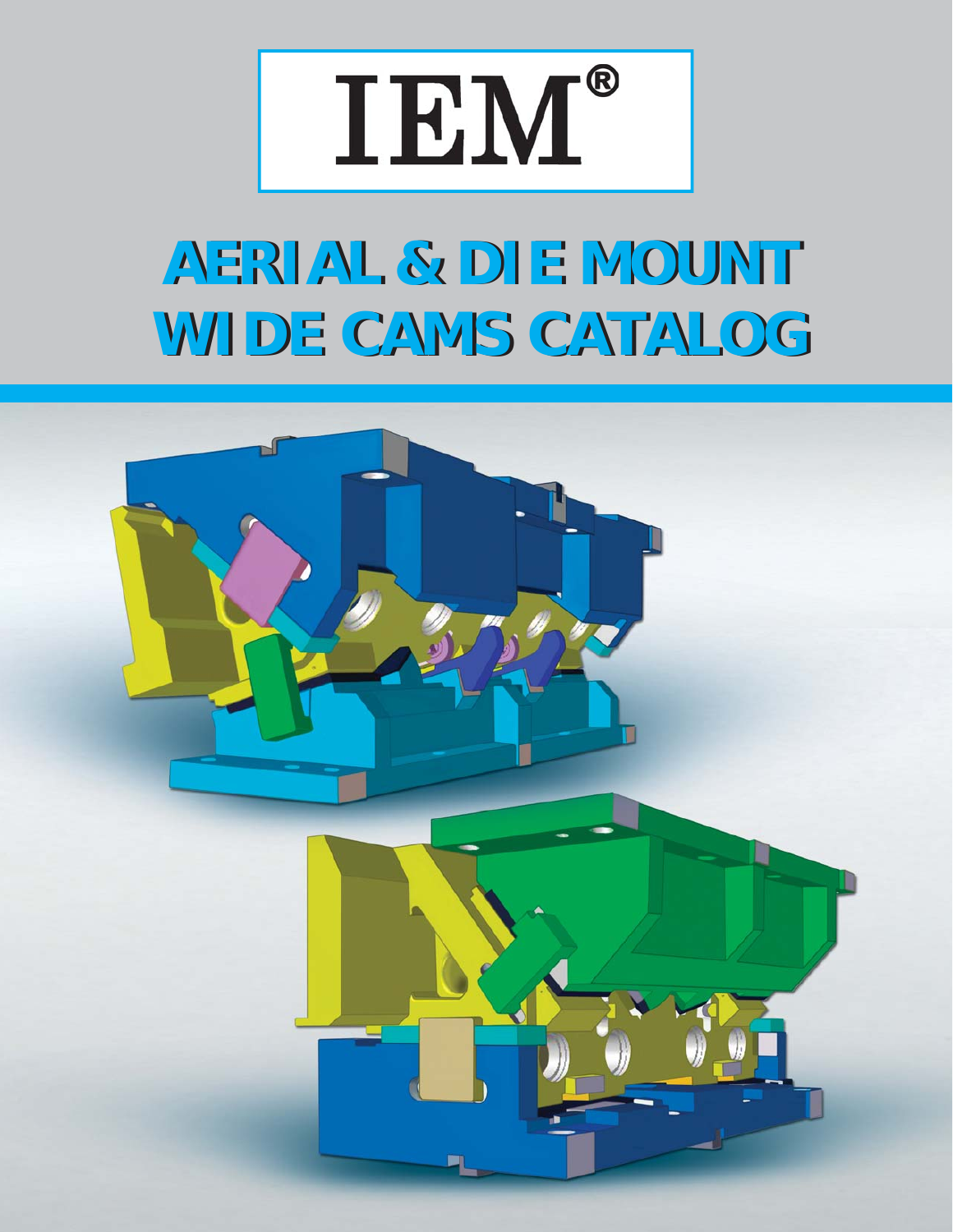### **SERVICE WE DELIVER AND QUALITY YOU CAN DEPEND ON**

**IEM** is a leading manufacturer of die and mold components supplied globally to the parts forming industry. Backed by years of tool and die experience, quality and innovation are some of the reasons why our name is respected throughout the world. We have taken the lead role in creating and bringing new products to customers and helping them find solutions that improve their operations. Based on the capabilities **IEM** offers, we can help you to meet the demands of quick deliveries, technical support, quality products and competitive prices. **IEM** and its' broad distribution channels and direct sales personnel will assist you in any way to make your product a better and more profitable one.

Whether standard or customized products, with our years of experience, customers can be sure the products they receive will meet their expectations for reliability and dependable performance. We understand the demanding schedules of die builders and production personnel and have developed efficient manufacturing processes to shorten product lead times as well as put inventory on our shelves so you can have it in your facility when you need it.

Included in our full line offering are both inch and metric size die components that are designed to die standards including ISO, NAAMS, JIS and many automotive and appliance manufacturers' standards. The complete product offering includes:

- ▶ Accu-Bend<sup>™</sup> Rotary Benders
- **▶ Air Presses**
- $\triangleright$  Cams
	- Aerial & Diemount Cams
	- Box & Bump Cams
	- Roller Cams
	- Wide Cams
- ▶ Die Accessories
- ▶ Guide Posts & Bushings
	- Plain & Ball Bearing Styles
	- Steel, Bronze, Bronze-Plated & Self-Lubricating Bushings
	- Lempcoloy Bushings
	- Special Pins, Bushings & Retainers
- $\triangleright$  Hydraulics
	- Electronic Die Setters
	- Die Separators
	- Drill & Tap Equipment
	- Hydraulic Motors
- $\triangleright$  In-Die Tapping Units
- > Mold Components
	- Bronze Plated & Self-Lubricated Bushings
	- Leader Pins
	- Bronze & Bronze Plated Wear Strips & Ways
- $\triangleright$  Punches, Buttons & Retainers
- $\triangleright$  Springs
	- DieMax L Inch Series Springs
	- DieMax XL Series ISO Springs
	- JIS Series Springs
	- Custom Heavy Duty Springs
	- Marsh Mellow Springs
	- Formathane Urethane
	- Kaller Gas Springs
	- Utility & Disc Springs
- ▶ Wear Products
	- Plates, Strips, Gibs & Blocks
	- Steel, bronze, Bronze-Plated and Self-Lubricating Materials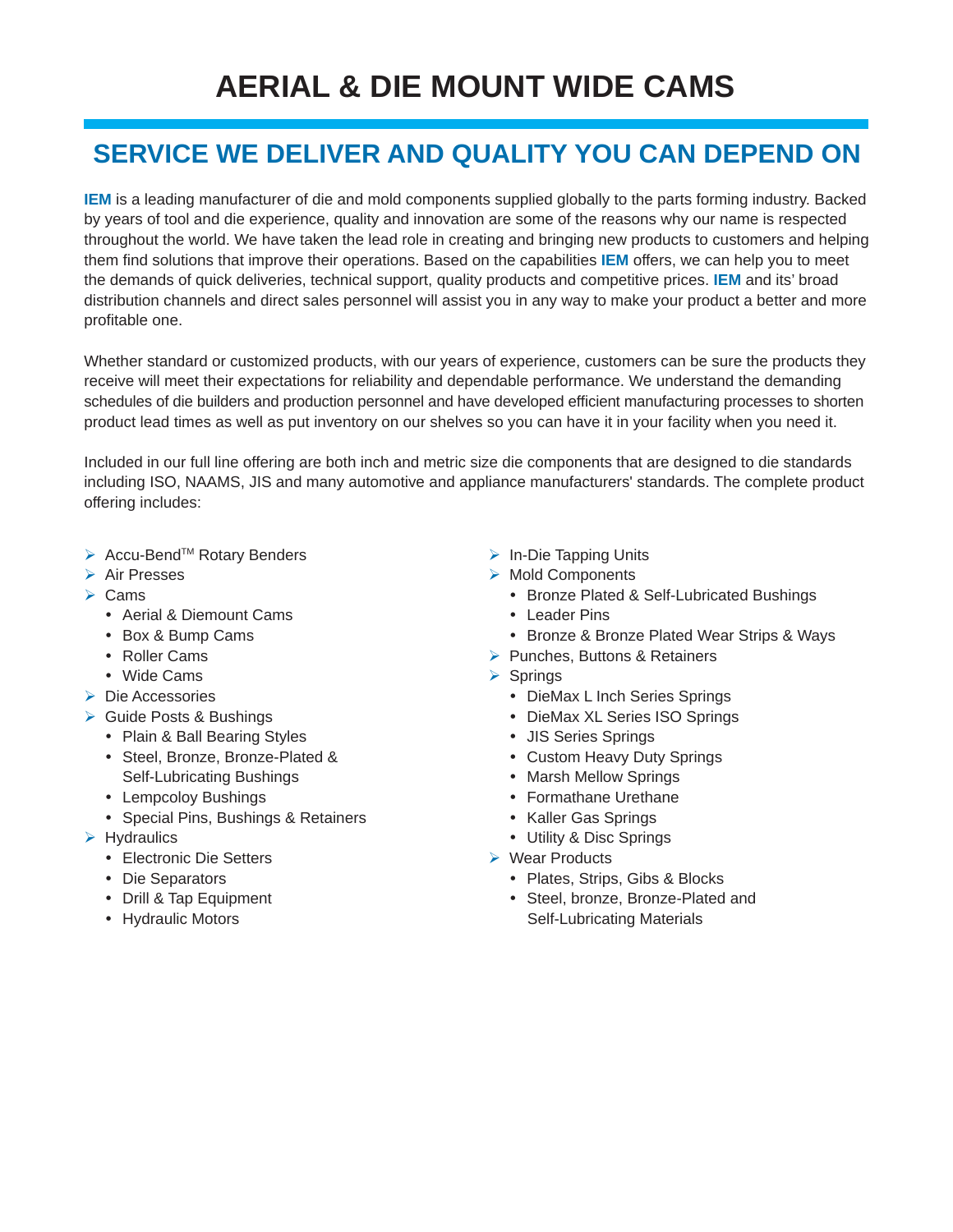## **CONTENTS**

|                                       | <b>PAGE NUMBER</b> |
|---------------------------------------|--------------------|
| <b>Product Information</b>            | $\overline{2}$     |
| <b>Heavy Duty Wide Aerial Cams</b>    |                    |
| 500-600 mm                            | 4                  |
| 700-800 mm                            | 6                  |
| 900-1000 mm                           | 8                  |
| 1100-1200 mm                          | 10                 |
| <b>Heavy Duty Wide Die Mount Cams</b> |                    |
| 500-600 mm                            | 12                 |
| 700-800 mm                            | 14                 |
| 900-1000 mm                           | 16                 |
| 1100-1200 mm                          | 18                 |
| <b>Calculation of Load and Stroke</b> | 20                 |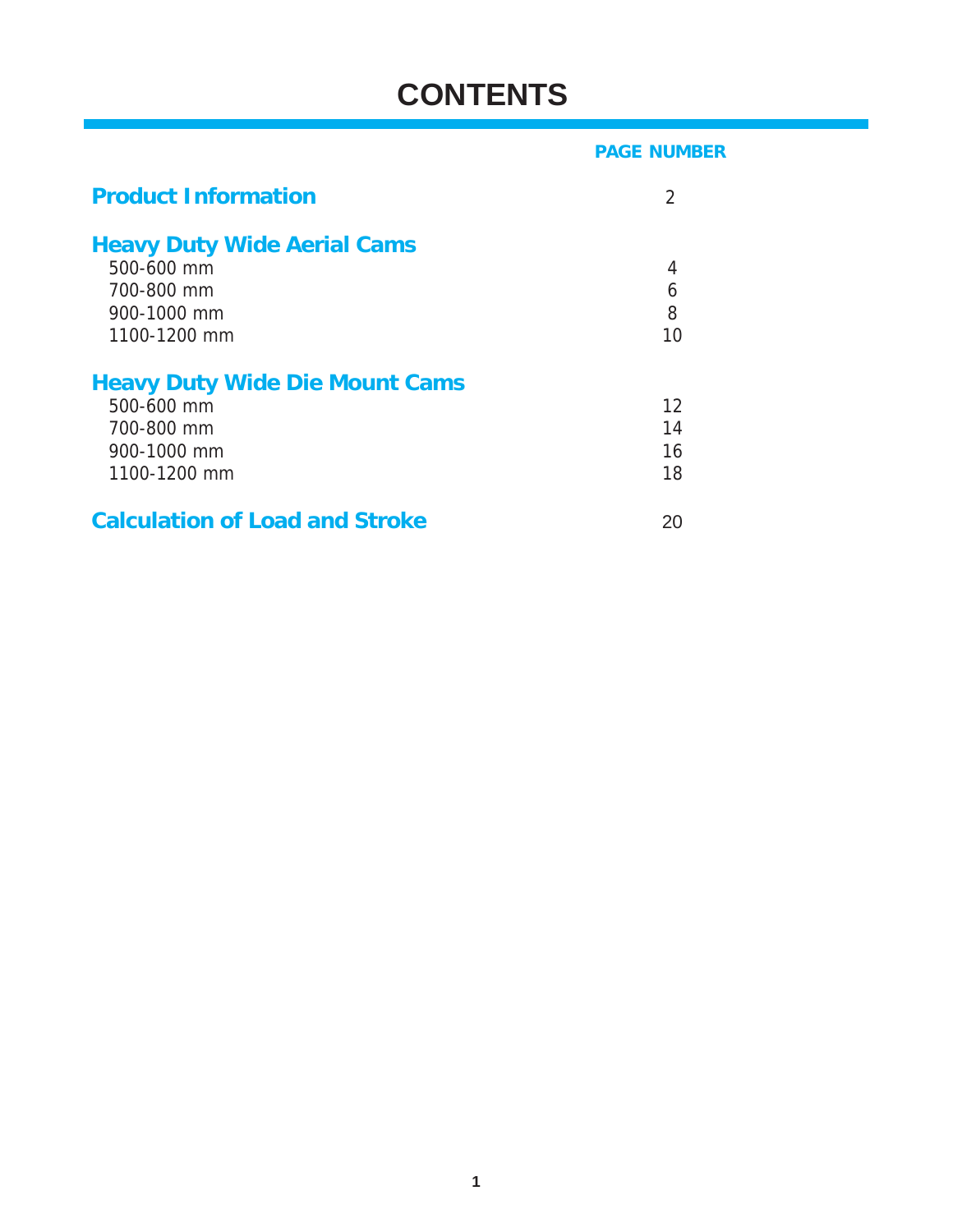### **Product Information**





### **Product Features**

- Cam angles are in 5° increments Aerial Cams from 0° to 60°; Die Mount Cams from 0° to 20°.
- The cams will be categorized by mounting face width, which determines the shut height and overall width. (See the chart on the following page.)
- All cam units are heavy duty high volume and completely hard metric.
- All wear surfaces will be double plated aluminum bronze with graphite plugs running against plain hardened steel.
- Wear plates are backed up in the direction of thrust.
- $\blacklozenge$  Wear plates conform to VDI specifications for 12mm thick plates.
- ◆ Aerial Cams are guided by drivers with "V" guides.
- **Cams can be ordered with coil springs or nitrogen springs.**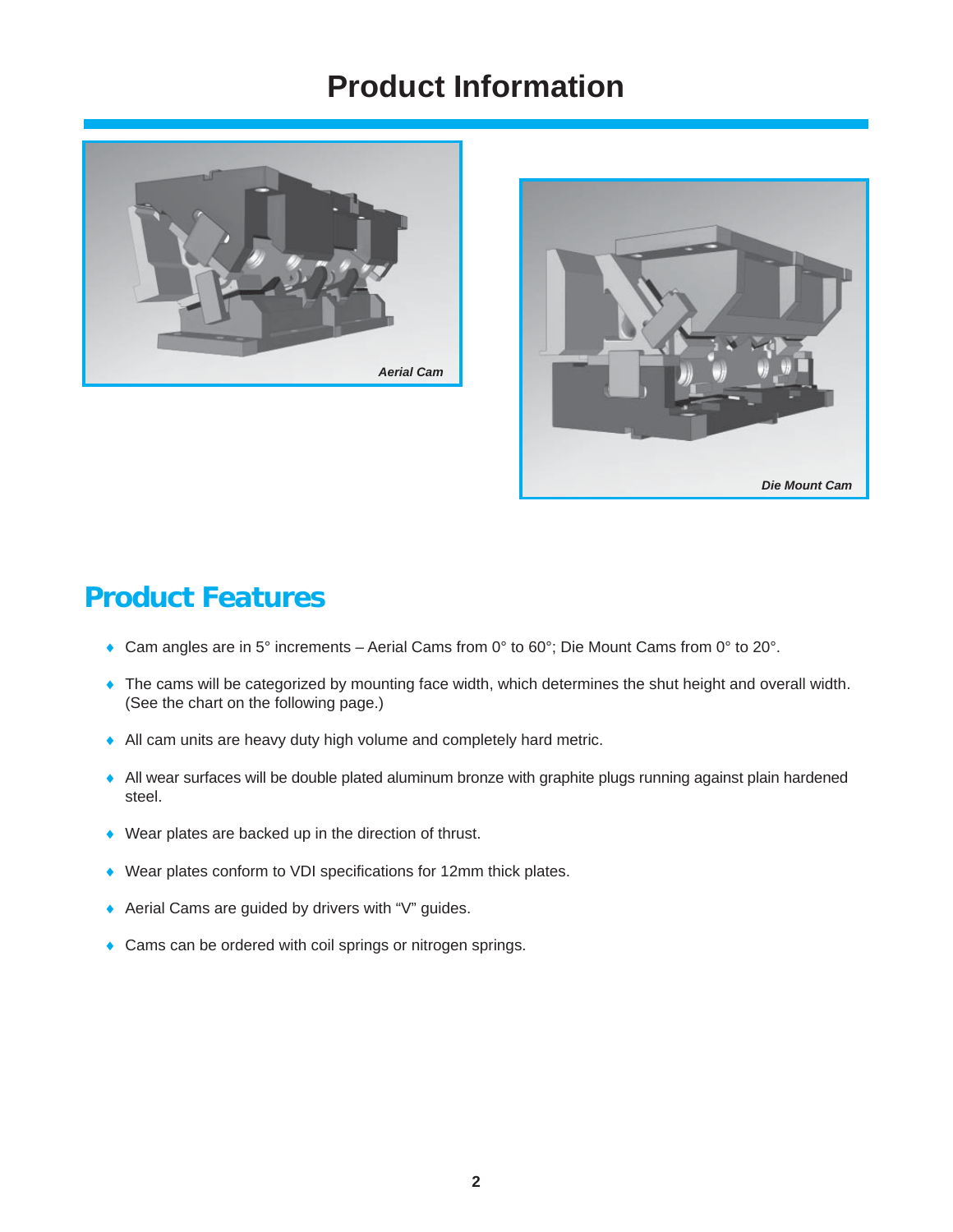## **Product Information**

|        | <b>MOUNTING</b><br><b>SURFACE</b> | <b>SHUT</b><br><b>HEIGHT</b> | <b>MAXIMUM TOOLING WT.</b><br><b>INCLUDING ADAPTER PLATE</b> |           | <b>TOOLING</b><br><b>OVERHANG</b> | <b>SPRING RETURN FORCE</b><br><b>FINAL LOAD IN (N)</b> |                      | <b>RATED</b><br><b>OUTPUT</b> |             |
|--------|-----------------------------------|------------------------------|--------------------------------------------------------------|-----------|-----------------------------------|--------------------------------------------------------|----------------------|-------------------------------|-------------|
|        | <b>WIDTH</b>                      |                              | <b>MAX</b><br>kq.                                            | LBS. MAX. | "L" MAX.                          | <b>COIL (CS)</b>                                       | <b>NITROGEN (NS)</b> | <b>kN</b>                     | <b>Tonf</b> |
|        | 500 / 600                         | 385                          | 150                                                          | 330       | 200                               | 10776                                                  | 20700                | 372                           | 37.9        |
| AERIAL | 700 / 800                         | 385                          | 200                                                          | 440       | 200                               | 21552                                                  | 20700                | 496                           | 50.6        |
|        | 900/1000                          | 385                          | 250                                                          | 550       | 200                               | 26940                                                  | 31100                | 620                           | 63          |
|        | 1100 / 1200                       | 385                          | 250                                                          | 550       | 200                               | 26940                                                  | 31100                | 930                           | 94.8        |
|        | 500 / 600                         | 385                          | 150                                                          | 330       | 200                               | 10776                                                  | 20700                | 325.5                         | 33.2        |
| 四      | 700 / 800                         | 385                          | 200                                                          | 440       | 200                               | 21552                                                  | 20700                | 434                           | 44.3        |
| (同     | 900 / 1000                        | 385                          | 250                                                          | 550       | 200                               | 26940                                                  | 31100                | 542.5                         | 55.3        |
|        | 1100 / 1200                       | 385                          | 250                                                          | 550       | 200                               | 26940                                                  | 31100                | 744                           | 75.9        |



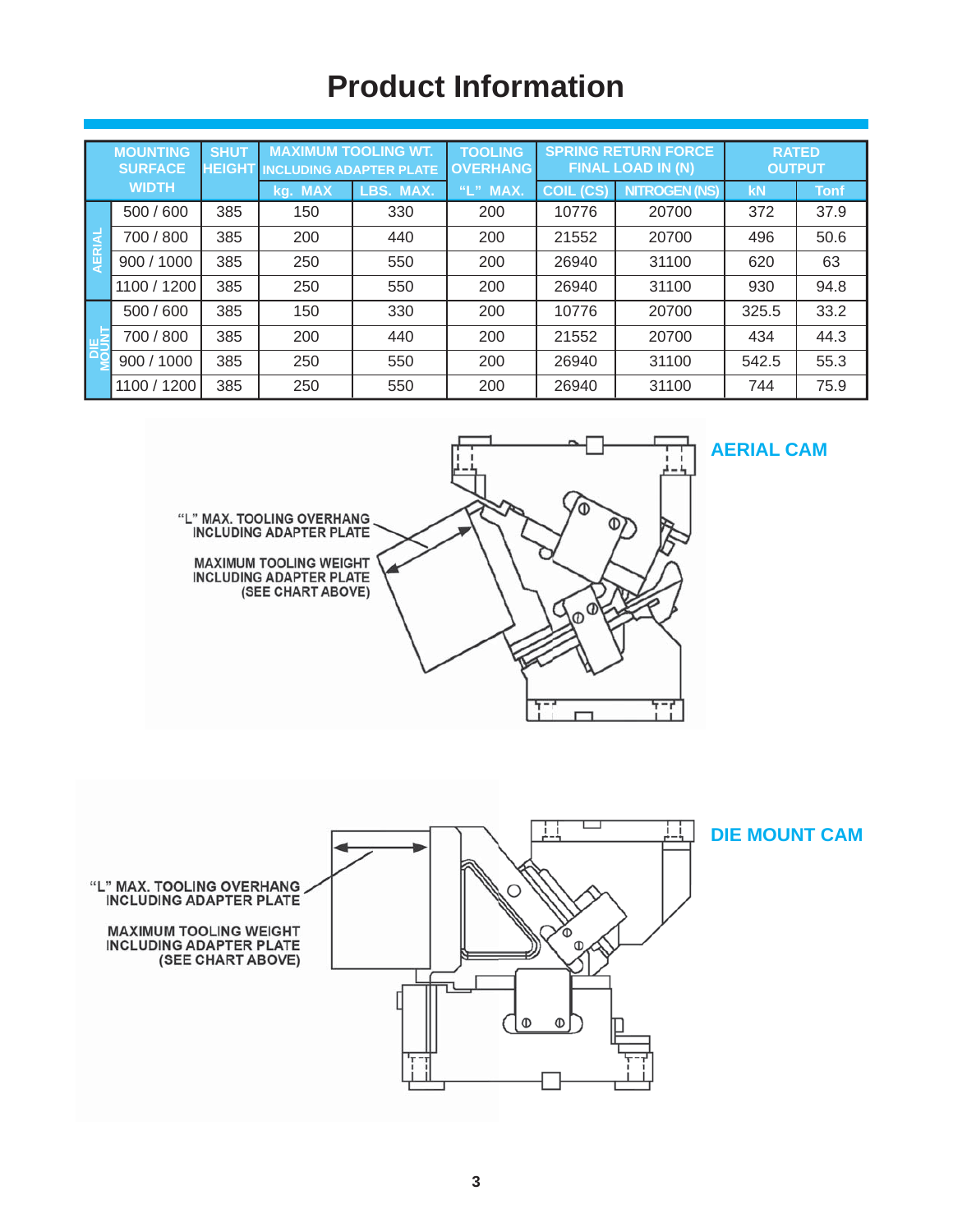## **Heavy Duty Wide Aerial Cam – 500–600 mm**

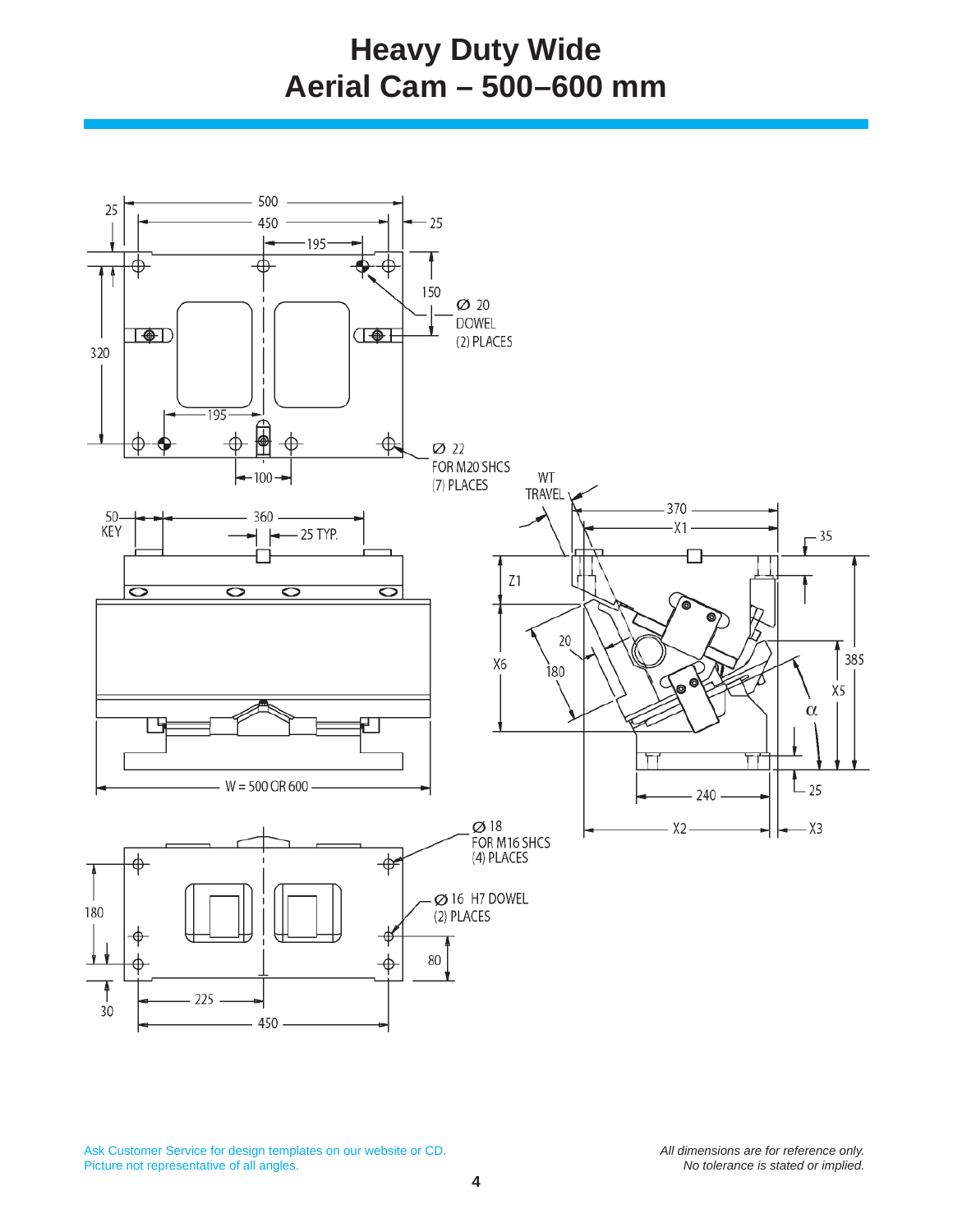## **Heavy Duty Wide Aerial Cam – 500–600 mm**

| <b>MOUNTING FACE WIDTH</b> | 500 OR 600    |               | <b>SLIDE STROKE</b>         | 60.0             |
|----------------------------|---------------|---------------|-----------------------------|------------------|
| MOUNTING FACE HEIGHT       | 180           |               | <b>WORK TRAVEL (WT)</b>     | <b>SEE CHART</b> |
| <b>OVERALL CAM WIDTH</b>   | SEE PAGE 4    |               | PRESS STROKE (PT) SEE CHART |                  |
| <b>SHUT HEIGHT</b>         | 385           |               |                             |                  |
|                            |               |               |                             |                  |
| <b>FASTENER SCHEDULE</b>   | <b>DOWELS</b> | <b>SCREWS</b> |                             |                  |
| <b>DRIVER</b>              | $2 - Ø16$     | 4-M16         |                             | P                |
| <b>BODY</b>                | $2 - 020$     | 7-M20         |                             | <b>TR</b>        |
|                            |               |               |                             |                  |

| <b>DOWELS</b> | <b>SCREWS</b> |
|---------------|---------------|
| 2-016         | 4-M16         |
| 2-Ø20         | 7-M20         |

### **CAM WIDTH 500 = W**

| <b>NOTE:</b><br><b>FOR REST OF</b>    | <b>PT</b> | <b>WT</b> | kg    |    | <b>PART NUMBER</b> |
|---------------------------------------|-----------|-----------|-------|----|--------------------|
| <b>DIMENSIONS</b><br><b>SEE CHART</b> | 46.0      | 38.6      | 299.6 | 0  | WAC0500-00         |
| <b>BELOW</b>                          | 46.1      | 42.6      | 290.6 | 5  | WAC0500-05         |
|                                       | 46.7      | 46.7      | 281.9 | 10 | WAC0500-10         |
|                                       | 47.6      | 50.9      | 275.6 | 15 | WAC0500-15         |
| <b>RE1</b>                            | 48.9      | 55.3      | 272.4 | 20 | WAC0500-20         |
| <b>FIN</b>                            | 50.7      | 60.0      | 271.5 | 25 | WAC0500-25         |
| <b>TYPE</b>                           | 53.1      | 65.1      | 277.4 | 30 | WAC0500-30         |
| <b>COIL</b>                           | 56.1      | 70.8      | 279.2 | 35 | WAC0500-35         |
|                                       | 60.0      | 77.1      | 280.6 | 40 | WAC0500-40         |
| <b>NITROGE</b>                        | 65.0      | 84.5      | 280.6 | 45 | WAC0500-45         |
|                                       | 71.0      | 93.3      | 286.0 | 50 | WAC0500-50         |
| <b>NOTES</b><br>Nitrog                | 98.4      | 101.1     | 300.1 | 55 | WAC0500-55         |
| at the<br>$E_{Y000}$                  | 112.8     | 118.2     | 291.9 | 60 | WAC0500-60         |
|                                       |           |           |       |    |                    |



CAM DIAGRAM



|                  | <b>SPRING</b><br><b>RETURN FORCE</b><br><b>FINAL LOAD (N)</b> | # OF<br><b>SPRINGS</b><br><b>WITH</b> | <b>OPTIONAL</b><br><b>SPRING</b><br><b>POCKETS</b> | <b>RETURN</b><br><b>FORCE</b><br><b>PER SPRING</b> |
|------------------|---------------------------------------------------------------|---------------------------------------|----------------------------------------------------|----------------------------------------------------|
| <b>TYPE</b>      | <b>FINAL LOAD (N)</b>                                         | <b>CAM</b>                            |                                                    | FINAL (N)                                          |
| <b>COIL</b>      | 10776                                                         | 2                                     | <b>NONE</b>                                        | 5388                                               |
| <b>INITROGEN</b> | 20700                                                         | 2                                     | <b>NONE</b>                                        | 10380                                              |

 Nitrogen cylinders do not have a pre-load. Listed nitrogen ratings are at the end of their stroke.

 Exceeding the maximum tooling envelope will reduce cam performance and shorten the life of the cam.

| CAM WIDTH $600 = W$ |          |       |           |           |              |               |                |                |                |                |           |                |         |
|---------------------|----------|-------|-----------|-----------|--------------|---------------|----------------|----------------|----------------|----------------|-----------|----------------|---------|
| <b>PART NUMBER</b>  |          | kg    | <b>WT</b> | <b>PT</b> | $\alpha$     | ß             | X <sub>1</sub> | X <sub>2</sub> | X <sub>3</sub> | X <sub>5</sub> | <b>X6</b> | Z <sub>1</sub> | $Z1+X6$ |
| WAC0600-00          | $\Omega$ | 306.0 | 38.6      | 46.0      | $0^{\circ}$  | $50^\circ$    | 323.1          | 219.1          | 104            | 128.5          | 295.0     | 57.0           | 352.0   |
| WAC0600-05          | 5        | 297.0 | 42.6      | 46.1      | $5^\circ$    | $45^{\circ}$  | 329.7          | 249.7          | 80             | 151.0          | 286.5     | 59.0           | 345.5   |
| WAC0600-10          | 10       | 288.3 | 46.7      | 46.7      | $10^{\circ}$ | $40^{\circ}$  | 336.1          | 271.1          | 65             | 171.7          | 275.8     | 62.2           | 338.0   |
| WAC0600-15          | 15       | 282.0 | 50.9      | 47.6      | $15^{\circ}$ | $35^\circ$    | 342.7          | 292.7          | 50             | 192.6          | 262.9     | 67.1           | 330.0   |
| WAC0600-20          | 20       | 278.8 | 55.3      | 48.9      | $20^{\circ}$ | $30^\circ$    | 347.4          | 312.4          | 35             | 213.9          | 248.1     | 74.7           | 322.8   |
| WAC0600-25          | 25       | 277.9 | 60.0      | 50.7      | $25^{\circ}$ | $25^{\circ}$  | 349.2          | 334.2          | 15             | 231.7          | 231.4     | 87.2           | 318.6   |
| WAC0600-30          | 30       | 283.8 | 65.1      | 53.1      | $30^\circ$   | $20^{\circ}$  | 351.0          | 351.0          | $\Omega$       | 238.1          | 213.0     | 104.3          | 317.3   |
| WAC0600-35          | 35       | 285.6 | 70.8      | 56.1      | $35^\circ$   | $15^{\circ}$  | 353.7          | 368.7          | $-15$          | 255.3          | 192.9     | 117.7          | 310.6   |
| WAC0600-40          | 40       | 287.0 | 77.1      | 60.0      | $40^{\circ}$ | $10^{\circ}$  | 355.6          | 385.6          | $-30$          | 269.7          | 171.3     | 130.2          | 301.5   |
| WAC0600-45          | 45       | 287.0 | 84.5      | 65.0      | $45^{\circ}$ | $5^\circ$     | 355.4          | 393.4          | $-38$          | 278.4          | 148.5     | 144.8          | 293.3   |
| WAC0600-50          | 50       | 292.4 | 93.3      | 71.0      | $50^{\circ}$ | $0^{\circ}$   | 355.2          | 415.2          | -60            | 220.7          | 124.5     | 161.8          | 286.3   |
| WAC0600-55          | 55       | 306.9 | 101.1     | 98.4      | $55^{\circ}$ | $-5^\circ$    | 372.6          | 432.6          | -60            | 223.4          | 107.8     | 188.2          | 296.0   |
| WAC0600-60          | 60       | 298.7 | 118.2     | 112.8     | $60^\circ$   | $-10^{\circ}$ | 368.3          | 428.3          | $-60$          | 202.7          | 82.5      | 202.1          | 284.6   |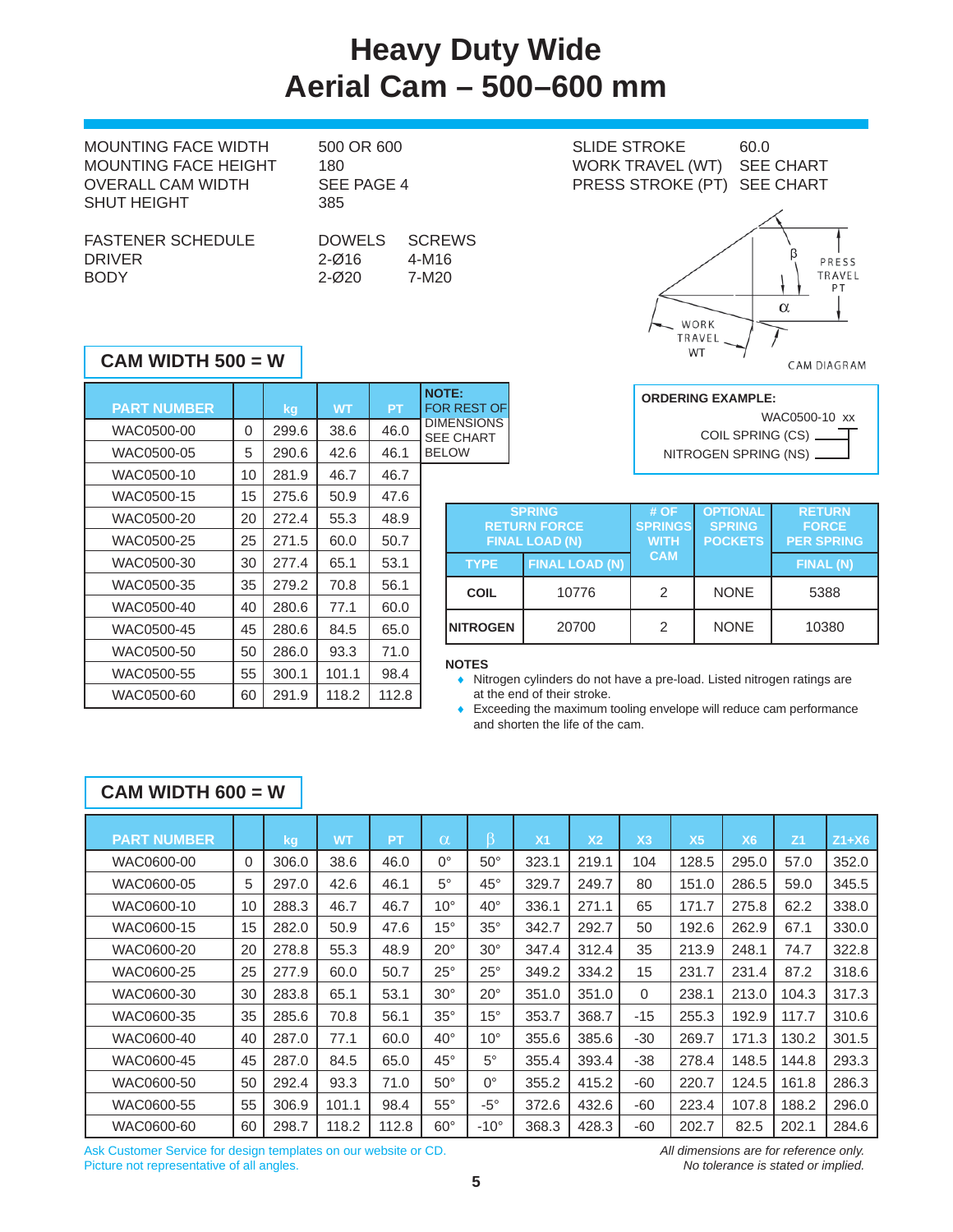## **Heavy Duty Wide Aerial Cam – 700–800 mm**

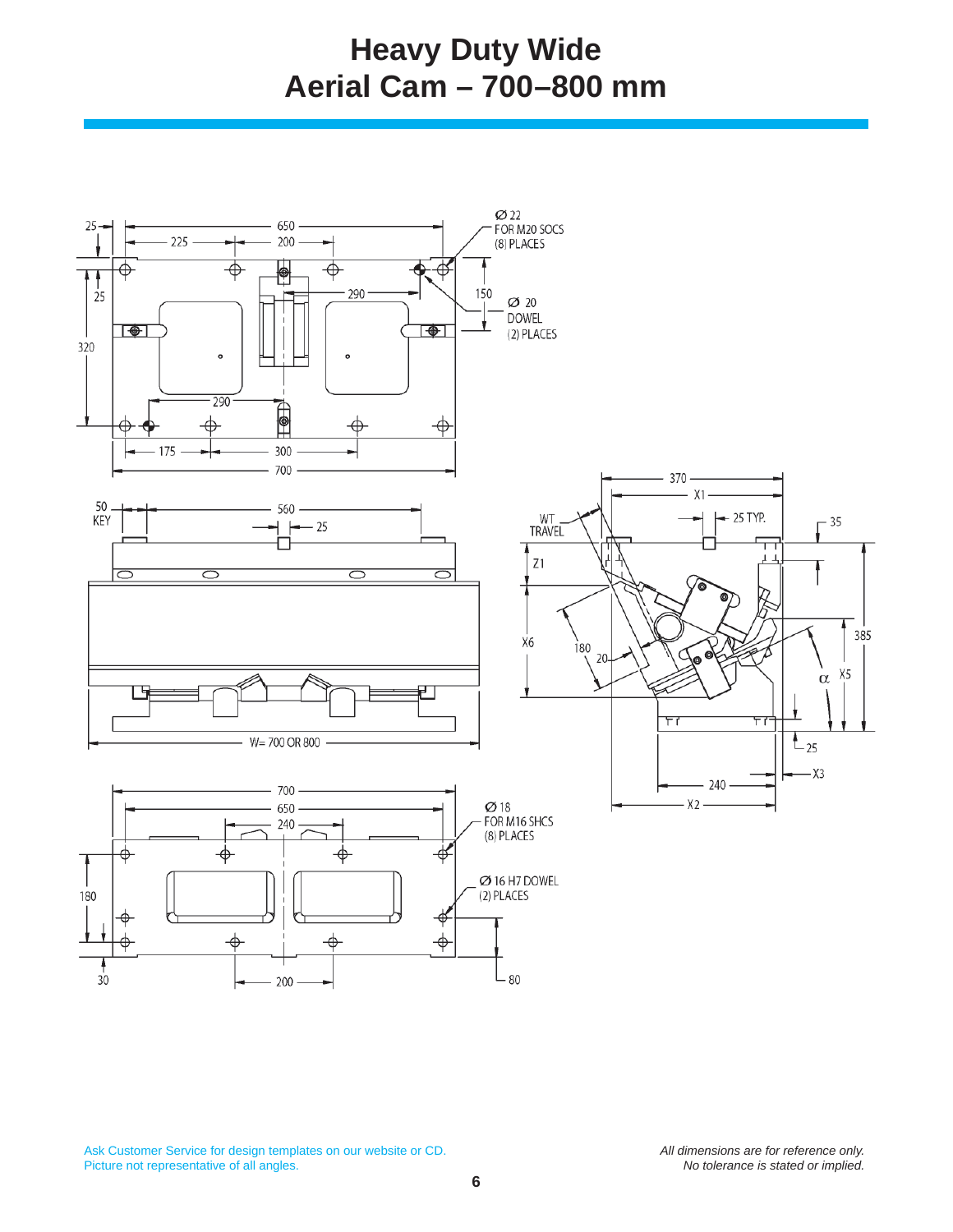## **Heavy Duty Wide Aerial Cam – 700–800 mm**

MOUNTING FACE WIDTH 700 OR 800 SLIDE STROKE 60.0 SHUT HEIGHT 385  $\mathbf{F}$ 

| FASTENER SCHEDULE | DOWELS SCREV |       |
|-------------------|--------------|-------|
| <b>DRIVER</b>     | $2 - 016$    | 8-M16 |
| <b>BODY</b>       | $2 - 020$    | 8-M20 |

DOWELS SCREWS 2-Ø20 8-M20

### **CAM WIDTH 700 = W**

| <b>NOTE:</b><br><b>FOR REST OF</b>    | PT    | <b>WT</b> | kg    |    | <b>PART NUMBER</b> |
|---------------------------------------|-------|-----------|-------|----|--------------------|
| <b>DIMENSIONS</b><br><b>SEE CHART</b> | 46.0  | 38.6      | 405.7 | 0  | WAC0700-00         |
| <b>BELOW</b>                          | 46.1  | 42.6      | 394.4 | 5  | WAC0700-05         |
|                                       | 46.7  | 46.7      | 385.8 | 10 | WAC0700-10         |
|                                       | 47.6  | 50.9      | 421.6 | 15 | WAC0700-15         |
| RE <sup>®</sup>                       | 48.9  | 55.3      | 371.1 | 20 | WAC0700-20         |
| <b>FIN</b>                            | 50.7  | 60.0      | 372.3 | 25 | WAC0700-25         |
| <b>TYPE</b>                           | 53.1  | 65.1      | 379.7 | 30 | WAC0700-30         |
| <b>COIL</b>                           | 56.1  | 70.8      | 382.3 | 35 | WAC0700-35         |
|                                       | 60.0  | 77.1      | 384.1 | 40 | WAC0700-40         |
| <b>NITROGE</b>                        | 65.0  | 84.5      | 383.6 | 45 | WAC0700-45         |
| <b>NOTES</b>                          | 71.0  | 93.3      | 394.9 | 50 | WAC0700-50         |
| Nitroc                                | 98.4  | 101.1     | 415.1 | 55 | WAC0700-55         |
| at the<br>Four:                       | 112.8 | 118.2     | 407.6 | 60 | WAC0700-60         |
|                                       |       |           |       |    |                    |



#### **ORDERING EXAMPLE:** WAC0700-10 xx COIL SPRING (CS) ┓ NITROGEN SPRING (NS)

CAM DIAGRAM

|                  | <b>SPRING</b><br><b>RETURN FORCE</b><br><b>FINAL LOAD (N)</b> | #OF<br><b>SPRINGS</b><br><b>WITH</b> | <b>OPTIONAL</b><br><b>SPRING</b><br><b>POCKETS</b> | <b>RETURN</b><br><b>FORCE</b><br><b>PER SPRING</b> |
|------------------|---------------------------------------------------------------|--------------------------------------|----------------------------------------------------|----------------------------------------------------|
| <b>TYPE</b>      | <b>FINAL LOAD (N)</b>                                         | <b>CAM</b>                           |                                                    | <b>FINAL (N)</b>                                   |
| <b>COIL</b>      | 21552                                                         |                                      | <b>NONE</b>                                        | 5388                                               |
| <b>INITROGEN</b> | 20700                                                         | 2                                    | 2                                                  | 110380                                             |

### **NOTES**

- Nitrogen cylinders do not have a pre-load. Listed nitrogen ratings are at the end of their stroke.
- Four spring pockets built into the cam, two nitrogen springs supplied with nitrogen spring configuration. Spring return calculated based on the standard spring quantity. Customer can add an additional spring for more return force.
- Exceeding the maximum tooling envelope will reduce cam performance and shorten the life of the cam.

### **CAM WIDTH 800 = W**

| <b>PART NUMBER</b> |          | kg,   | <b>WT</b> | PT    | $\alpha$     |              | X <sub>1</sub> | X <sub>2</sub> | X <sub>3</sub> | X <sub>5</sub> | X <sub>6</sub> | Z <sub>1</sub> | $Z1+X6$ |
|--------------------|----------|-------|-----------|-------|--------------|--------------|----------------|----------------|----------------|----------------|----------------|----------------|---------|
| WAC0800-00         | $\Omega$ | 412.2 | 38.6      | 46.0  | $0^{\circ}$  | $50^\circ$   | 323.1          | 219.1          | 104            | 128.5          | 295.0          | 57.0           | 352.0   |
| WAC0800-05         | 5        | 400.9 | 42.6      | 46.1  | $5^\circ$    | $45^{\circ}$ | 329.7          | 249.7          | 80             | 151.0          | 286.5          | 59.0           | 345.5   |
| WAC0800-10         | 10       | 392.3 | 46.7      | 46.7  | $10^{\circ}$ | $40^{\circ}$ | 336.1          | 271.1          | 65             | 171.7          | 275.8          | 62.2           | 338.0   |
| WAC0800-15         | 15       | 428.1 | 50.9      | 47.6  | $15^{\circ}$ | $35^\circ$   | 342.7          | 292.7          | 50             | 192.6          | 262.9          | 67.1           | 330.0   |
| WAC0800-20         | 20       | 377.6 | 55.3      | 48.9  | $20^{\circ}$ | $30^\circ$   | 347.4          | 312.4          | 35             | 213.9          | 248.1          | 74.7           | 322.8   |
| WAC0800-25         | 25       | 378.8 | 60.0      | 50.7  | $25^{\circ}$ | $25^{\circ}$ | 349.2          | 334.2          | 15             | 231.7          | 231.4          | 87.2           | 318.6   |
| WAC0800-30         | 30       | 386.2 | 65.1      | 53.1  | $30^\circ$   | $20^{\circ}$ | 351.0          | 351.0          | $\Omega$       | 238.1          | 213.0          | 104.3          | 317.3   |
| WAC0800-35         | 35       | 388.8 | 70.8      | 56.1  | $35^\circ$   | $15^{\circ}$ | 353.7          | 368.7          | $-15$          | 255.3          | 192.9          | 117.7          | 310.6   |
| WAC0800-40         | 40       | 390.6 | 77.1      | 60.0  | $40^{\circ}$ | $10^{\circ}$ | 355.6          | 385.6          | -30            | 269.7          | 171.3          | 130.2          | 301.5   |
| WAC0800-45         | 45       | 390.1 | 84.5      | 65.0  | $45^{\circ}$ | $5^{\circ}$  | 355.4          | 393.4          | -38            | 278.4          | 148.5          | 144.8          | 293.3   |
| WAC0800-50         | 50       | 401.4 | 93.3      | 71.0  | $50^{\circ}$ | 0°           | 355.2          | 415.2          | -60            | 220.7          | 124.5          | 161.8          | 286.3   |
| WAC0800-55         | 55       | 421.8 | 101.1     | 98.4  | $55^{\circ}$ | $-5^{\circ}$ | 372.6          | 432.6          | -60            | 223.4          | 107.8          | 188.2          | 296.0   |
| WAC0800-60         | 60       | 414.3 | 118.2     | 112.8 | $60^{\circ}$ | $-10^\circ$  | 368.3          | 428.3          | -60            | 202.7          | 82.5           | 202.1          | 284.6   |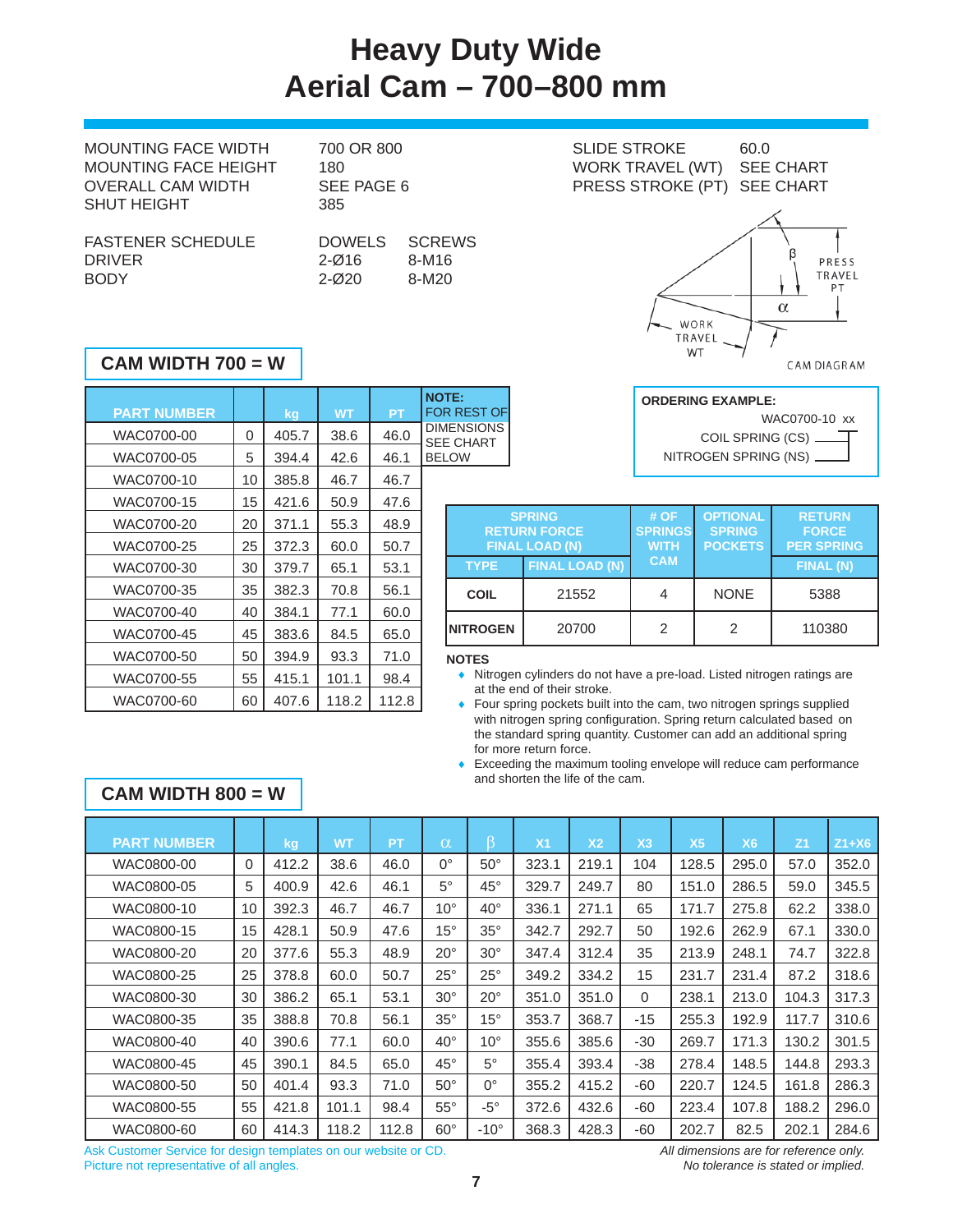## **Heavy Duty Wide Aerial Cam – 900–1000 mm**

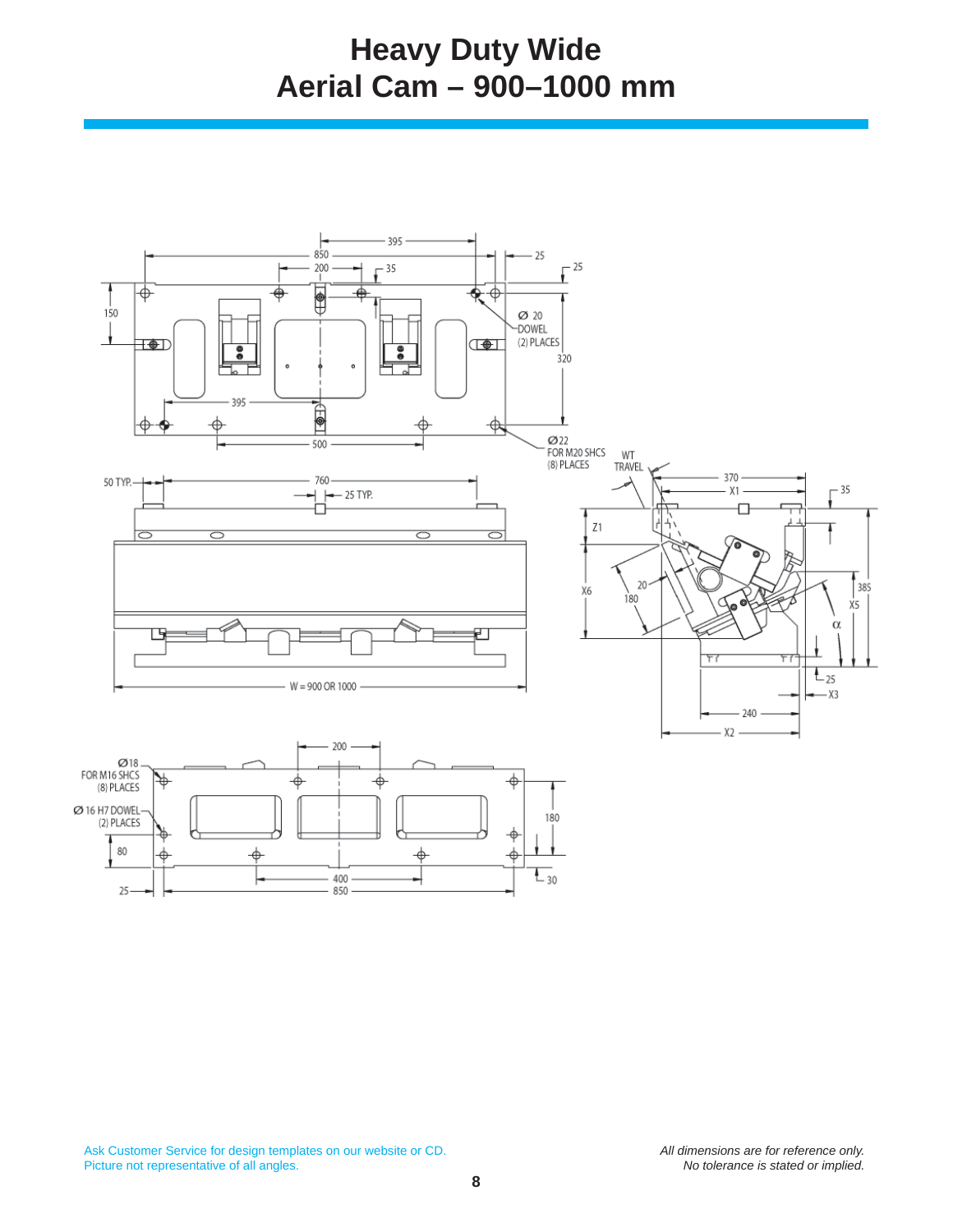## **Heavy Duty Wide Aerial Cam – 900–1000 mm**

| MOUNTING FACE WIDTH      | 900 OR 1000 |               |
|--------------------------|-------------|---------------|
| MOUNTING FACE HEIGHT     | 180         |               |
| OVERALL CAM WIDTH        | SEE PAGE 8  |               |
| <b>SHUT HEIGHT</b>       | 385         |               |
|                          |             |               |
| <b>FASTENER SCHEDULE</b> | DOWELS      | <b>SCREWS</b> |
| <b>DRIVER</b>            | $2 - Ø16$   | 8-M16         |

| )OWELS | <b>SCRE</b> |
|--------|-------------|
| '-016  | 8-M16       |

| 900 OR 1000<br>180<br>SEE PAGE 8 |                | <b>SLIDE STROKE</b><br>WORK TRAVEL (WT)<br>PRESS STROKE (PT) SEE CHART | 60.0<br><b>SEE CHART</b> |  |
|----------------------------------|----------------|------------------------------------------------------------------------|--------------------------|--|
| 385<br><b>DOWELS</b>             | <b>SCREWS</b>  |                                                                        |                          |  |
| $2 - Ø16$<br>$2 - 020$           | 8-M16<br>8-M20 |                                                                        | PRESS<br>TRAVEL<br>PТ    |  |

WORK TRAVEL WT

### **CAM WIDTH 900 = W**

| <b>NOTE:</b><br><b>FOR REST OF</b>    | PT    | <b>WT</b> | kg    |    | <b>PART NUMBER</b> |
|---------------------------------------|-------|-----------|-------|----|--------------------|
| <b>DIMENSIONS</b><br><b>SEE CHART</b> | 46.0  | 38.6      | 518.5 | 0  | WAC0900-00         |
| <b>BELOW</b>                          | 46.1  | 42.6      | 504.7 | 5  | WAC0900-05         |
|                                       | 46.7  | 46.7      | 491.8 | 10 | WAC0900-10         |
|                                       | 47.6  | 50.9      | 483.2 | 15 | WAC0900-15         |
| <b>RET</b>                            | 48.9  | 55.3      | 478.6 | 20 | WAC0900-20         |
| <b>FIN</b>                            | 50.7  | 60.0      | 480.0 | 25 | WAC0900-25         |
| <b>TYPE</b>                           | 53.1  | 65.1      | 489.3 | 30 | WAC0900-30         |
| <b>COIL</b>                           | 56.1  | 70.8      | 493.7 | 35 | WAC0900-35         |
|                                       | 60.0  | 77.1      | 495.1 | 40 | WAC0900-40         |
| <b>NITROGE</b>                        | 65.0  | 84.5      | 496.2 | 45 | WAC0900-45         |
| <b>NOTES</b>                          | 71.0  | 93.3      | 510.2 | 50 | WAC0900-50         |
| Nitrog                                | 98.4  | 101.1     | 536.1 | 55 | WAC0900-55         |
| at the<br>Five s                      | 112.8 | 118.2     | 523.0 | 60 | WAC0900-60         |

BODY 2-Ø20 8-M20

|                          | CAM DIAGRAM   |
|--------------------------|---------------|
| <b>ORDERING EXAMPLE:</b> |               |
|                          | WAC0900-10 xx |



|                  | <b>SPRING</b><br><b>RETURN FORCE</b><br><b>FINAL LOAD (N)</b> | #OF<br><b>SPRINGS</b><br><b>WITH</b> | <b>OPTIONAL</b><br><b>SPRING</b><br><b>POCKETS</b> | <b>RETURN</b><br><b>FORCE</b><br><b>PER SPRING</b> |  |  |
|------------------|---------------------------------------------------------------|--------------------------------------|----------------------------------------------------|----------------------------------------------------|--|--|
| <b>TYPE</b>      | <b>FINAL LOAD (N)</b>                                         | <b>CAM</b>                           |                                                    | FINAL (N)                                          |  |  |
| <b>COIL</b>      | 26940                                                         | 5                                    | <b>NONE</b>                                        | 5388                                               |  |  |
| <b>INITROGEN</b> | 31100                                                         | 3                                    |                                                    | 10380                                              |  |  |

### **NOTES**

- Nitrogen cylinders do not have a pre-load. Listed nitrogen ratings are at the end of their stroke.
- Five spring pockets built into the cam, three nitrogen springs supplied with nitrogen spring configuration. Spring return calculated based on the standard spring quantity. Customer can add an additional spring for more return force.
- Exceeding the maximum tooling envelope will reduce cam performance and shorten the life of the cam.

### **CAM WIDTH 1000 = W**

| <b>PART NUMBER</b> |    | kg    | <b>WT</b> | PT    | $\alpha$     | ß            | X <sub>1</sub> | X <sub>2</sub> | X <sub>3</sub> | X <sub>5</sub> | <b>X6</b> | Z <sub>1</sub> | $Z1+X6$ |
|--------------------|----|-------|-----------|-------|--------------|--------------|----------------|----------------|----------------|----------------|-----------|----------------|---------|
| WAC1000-00         | 0  | 525.3 | 38.6      | 46.0  | $0^{\circ}$  | $50^{\circ}$ | 323.1          | 219.1          | 104            | 128.5          | 295.0     | 57.0           | 352.0   |
| WAC1000-05         | 5  | 511.5 | 42.6      | 46.1  | $5^{\circ}$  | $45^{\circ}$ | 329.7          | 249.7          | 80             | 151.0          | 286.5     | 59.0           | 345.5   |
| WAC1000-10         | 10 | 498.6 | 46.7      | 46.7  | $10^{\circ}$ | $40^{\circ}$ | 336.1          | 271.1          | 65             | 171.7          | 275.8     | 62.2           | 338.0   |
| WAC1000-15         | 15 | 490.0 | 50.9      | 47.6  | $15^{\circ}$ | $35^\circ$   | 342.7          | 292.7          | 50             | 192.6          | 262.9     | 67.1           | 330.0   |
| WAC1000-20         | 20 | 485.4 | 55.3      | 48.9  | $20^{\circ}$ | $30^\circ$   | 347.4          | 312.4          | 35             | 213.9          | 248.1     | 74.7           | 322.8   |
| WAC1000-25         | 25 | 486.8 | 60.0      | 50.7  | $25^{\circ}$ | $25^{\circ}$ | 349.2          | 334.2          | 15             | 231.7          | 231.4     | 87.2           | 318.6   |
| WAC1000-30         | 30 | 496.1 | 65.1      | 53.1  | $30^\circ$   | $20^{\circ}$ | 351.0          | 351.0          | $\Omega$       | 238.1          | 213.0     | 104.3          | 317.3   |
| WAC1000-35         | 35 | 500.5 | 70.8      | 56.1  | $35^\circ$   | $15^{\circ}$ | 353.7          | 368.7          | $-15$          | 255.3          | 192.9     | 117.7          | 310.6   |
| WAC1000-40         | 40 | 501.9 | 77.1      | 60.0  | $40^{\circ}$ | $10^{\circ}$ | 355.6          | 385.6          | $-30$          | 269.7          | 171.3     | 130.2          | 301.5   |
| WAC1000-45         | 45 | 503.0 | 84.5      | 65.0  | $45^{\circ}$ | $5^{\circ}$  | 355.4          | 393.4          | $-38$          | 278.4          | 148.5     | 144.8          | 293.3   |
| WAC1000-50         | 50 | 517.0 | 93.3      | 71.0  | $50^\circ$   | 0°           | 355.2          | 415.2          | $-60$          | 220.7          | 124.5     | 161.8          | 286.3   |
| WAC1000-55         | 55 | 542.8 | 101.1     | 98.4  | $55^{\circ}$ | $-5^\circ$   | 372.6          | 432.6          | $-60$          | 223.4          | 107.8     | 188.2          | 296.0   |
| WAC1000-60         | 60 | 529.7 | 118.2     | 112.8 | $60^{\circ}$ | $-10^\circ$  | 368.3          | 428.3          | $-60$          | 202.7          | 82.5      | 202.1          | 284.6   |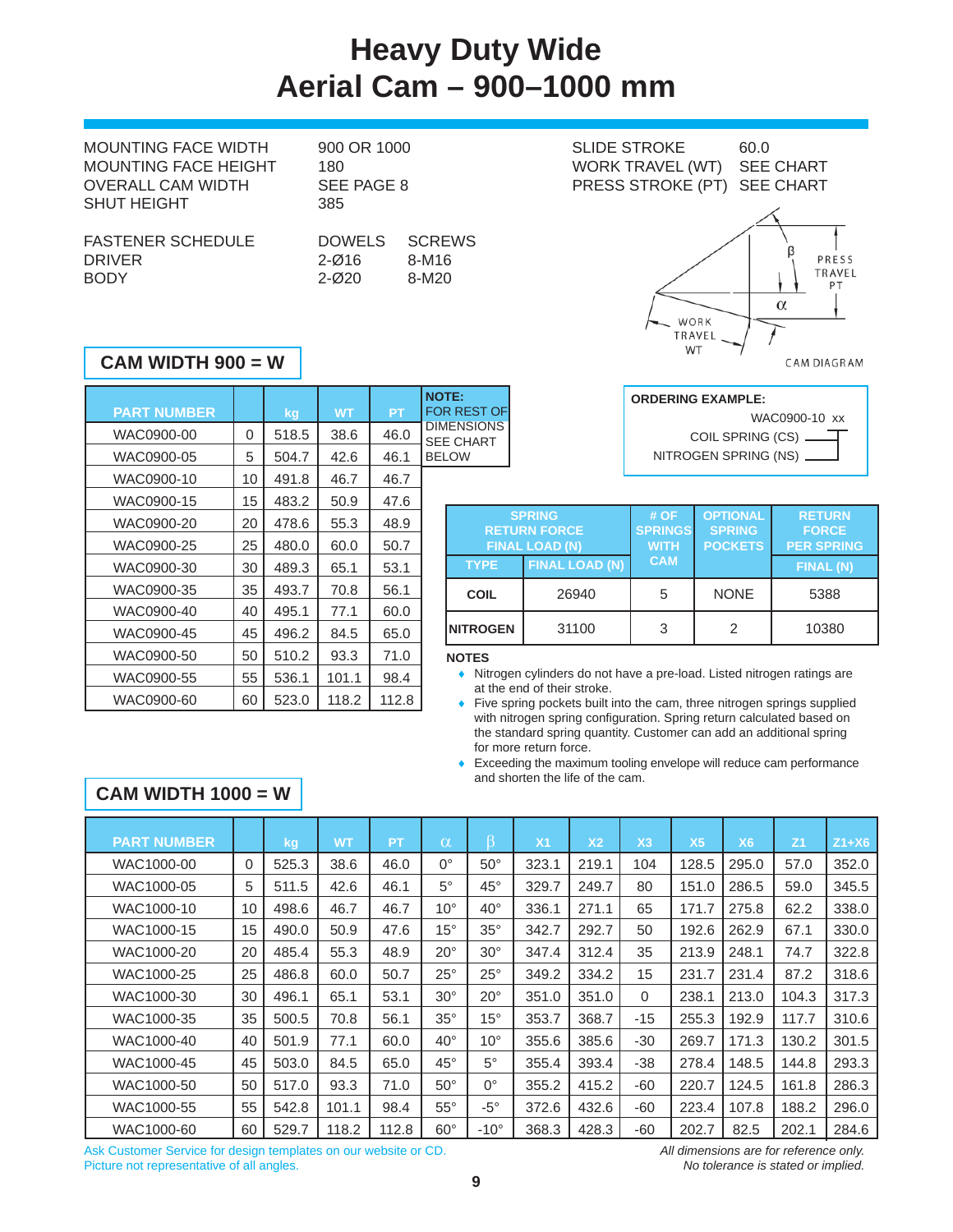## **Heavy Duty Wide Aerial Cam – 1100–1200 mm**

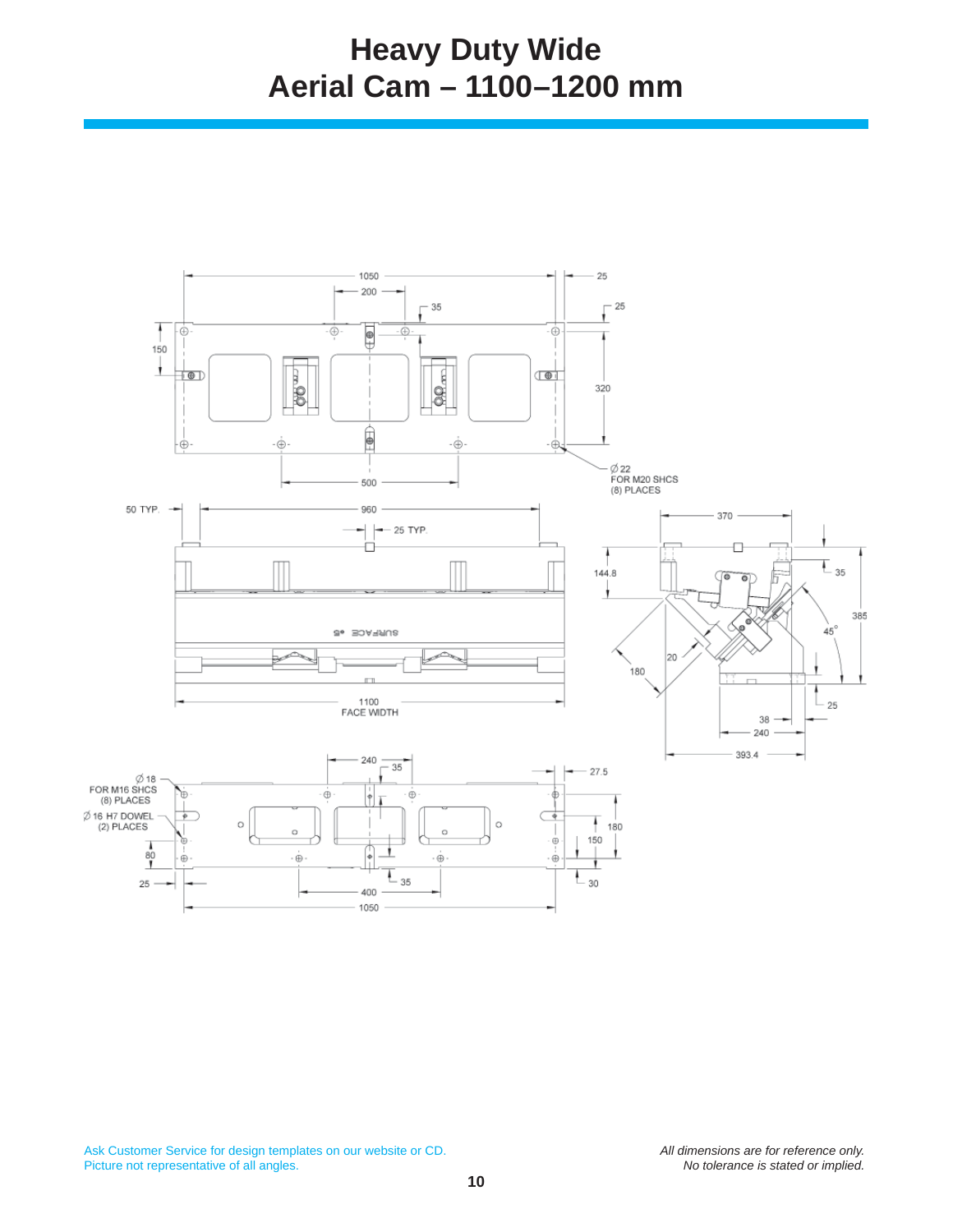## **Heavy Duty Wide Aerial Cam – 1100–1200 mm**

1100 OR 1200 SLIDE STROKE 60.0

| <b>MOUNTING FACE WIDTH</b>  | 1100 OR 1200         |               |  |  |  |  |
|-----------------------------|----------------------|---------------|--|--|--|--|
| <b>MOUNTING FACE HEIGHT</b> | 180                  |               |  |  |  |  |
| OVERALL CAM WIDTH           | SEE PAGE 10          |               |  |  |  |  |
| <b>SHUT HEIGHT</b>          | 385                  |               |  |  |  |  |
|                             |                      |               |  |  |  |  |
| <b>FASTENER SCHEDULE</b>    |                      | DOWELS SCREWS |  |  |  |  |
| <b>DDII</b> IED             | $\sim$ $\sim$ $\sim$ | <b>0.000</b>  |  |  |  |  |

| 180           | WORK TRAVEL (WT) SEE CHART  |  |
|---------------|-----------------------------|--|
| SEE PAGE 10   | PRESS STROKE (PT) SEE CHART |  |
| 385           |                             |  |
| DOWELS SCREWS |                             |  |

DRIVER 2-Ø16 8-M16 BODY 2-Ø20 8-M20

# WORK TRAVEL

WT

### **CAM WIDTH 1100 = W**

| <b>NOTE:</b>                          |           |           |       |    |                    |  |
|---------------------------------------|-----------|-----------|-------|----|--------------------|--|
| <b>FOR REST OF</b>                    | <b>PT</b> | <b>WT</b> | kg    |    | <b>PART NUMBER</b> |  |
| <b>DIMENSIONS</b><br><b>SEE CHART</b> | 46.0      | 38.6      | 685.3 | 0  | WAC1100-00         |  |
| <b>BELOW</b>                          | 46.1      | 42.6      | 669.8 | 5  | WAC1100-05         |  |
|                                       | 46.7      | 46.7      | 656.1 | 10 | WAC1100-10         |  |
|                                       | 47.6      | 50.9      | 644.8 | 15 | WAC1100-15         |  |
| <b>RE1</b>                            | 48.9      | 55.3      | 641.5 | 20 | WAC1100-20         |  |
| <b>FIN</b>                            | 50.7      | 60.0      | 644.9 | 25 | WAC1100-25         |  |
| <b>TYPE</b>                           | 53.1      | 65.1      | 663.2 | 30 | WAC1100-30         |  |
| <b>COIL</b>                           | 56.1      | 70.8      | 662.0 | 35 | WAC1100-35         |  |
|                                       | 60.0      | 77.1      | 666.3 | 40 | WAC1100-40         |  |
| <b>NITROGE</b>                        | 65.0      | 84.5      | 666.7 | 45 | WAC1100-45         |  |
| <b>NOTES</b>                          | 71.0      | 93.3      | 685.3 | 50 | WAC1100-50         |  |
| Nitrog                                | 98.4      | 101.1     | 718.7 | 55 | WAC1100-55         |  |
| at the<br>Five s                      | 112.8     | 118.2     | 697.7 | 60 | WAC1100-60         |  |
| with n<br>$+ \sim -1$                 | 133.4     | 141.4     | 727.0 | 65 | WAC1100-65         |  |

| <b>ORDERING EXAMPLE:</b> |
|--------------------------|
| WAC01100-10 xx           |
| COIL SPRING (CS) __      |
| NITROGEN SPRING (NS) _   |

β

 $\alpha$ 

PRESS TRAVEL PT

CAM DIAGRAM

|                  | <b>SPRING</b><br><b>RETURN FORCE</b><br><b>FINAL LOAD (N)</b> | # OF<br><b>SPRINGS</b><br><b>WITH</b> | <b>OPTIONAL</b><br><b>SPRING</b><br><b>POCKETS</b> | <b>RETURN</b><br><b>FORCE</b><br><b>PER SPRING</b> |  |  |
|------------------|---------------------------------------------------------------|---------------------------------------|----------------------------------------------------|----------------------------------------------------|--|--|
| <b>TYPE</b>      | <b>FINAL LOAD (N)</b>                                         | <b>CAM</b>                            |                                                    | <b>FINAL (N)</b>                                   |  |  |
| <b>COIL</b>      | 26940                                                         | 5                                     | <b>NONE</b>                                        | 5388                                               |  |  |
| <b>INITROGEN</b> | 31100                                                         | 3                                     |                                                    | 10380                                              |  |  |

### **NOTES**

- Nitrogen cylinders do not have a pre-load. Listed nitrogen ratings are at the end of their stroke.
- Five spring pockets built into the cam, three nitrogen springs supplied with nitrogen spring configuration. Spring return calculated based on the standard spring quantity. Customer can add an additional spring for more return force.
- Exceeding the maximum tooling envelope will reduce cam performance and shorten the life of the cam.

### **CAM WIDTH 1200 = W**

| <b>PART NUMBER</b> |          | kg    | <b>WT</b> | <b>PT</b> | $\alpha$     | ß            | X <sub>1</sub> | X <sub>2</sub> | X <sub>3</sub> | X <sub>5</sub> | X <sub>6</sub> | Z <sub>1</sub> | $Z1+X6$ |
|--------------------|----------|-------|-----------|-----------|--------------|--------------|----------------|----------------|----------------|----------------|----------------|----------------|---------|
| WAC1200-00         | $\Omega$ | 691.5 | 38.6      | 46.0      | $0^{\circ}$  | $50^{\circ}$ | 323.1          | 219.1          | 104            | 133.2          | 295.0          | 57.0           | 352.0   |
| WAC1200-05         | 5        | 676.0 | 42.6      | 46.1      | $5^\circ$    | $45^{\circ}$ | 329.7          | 249.7          | 80             | 154.1          | 286.5          | 59.0           | 345.5   |
| WAC1200-10         | 10       | 662.3 | 46.7      | 46.7      | $10^{\circ}$ | $40^{\circ}$ | 336.1          | 271.1          | 65             | 169.3          | 275.8          | 62.2           | 338.0   |
| WAC1200-15         | 15       | 651.0 | 50.9      | 47.6      | $15^{\circ}$ | $35^\circ$   | 342.7          | 292.7          | 50             | 190.4          | 260.0          | 67.1           | 327.1   |
| WAC1200-20         | 20       | 647.7 | 55.3      | 48.9      | $20^{\circ}$ | $30^{\circ}$ | 347.4          | 312.4          | 35             | 208.7          | 245.3          | 74.7           | 320.0   |
| WAC1200-25         | 25       | 651.1 | 60.0      | 50.7      | $25^{\circ}$ | $25^{\circ}$ | 349.2          | 334.2          | 15             | 222.1          | 228.7          | 87.2           | 315.9   |
| WAC1200-30         | 30       | 669.4 | 65.1      | 53.1      | $30^{\circ}$ | $20^{\circ}$ | 351.0          | 351.0          | $\Omega$       | 236.7          | 210.4          | 104.3          | 314.7   |
| WAC1200-35         | 35       | 668.2 | 70.8      | 56.1      | $35^\circ$   | $15^{\circ}$ | 353.7          | 368.7          | $-15$          | 251.9          | 190.4          | 117.7          | 308.1   |
| WAC1200-40         | 40       | 672.5 | 77.1      | 60.0      | $40^{\circ}$ | $10^{\circ}$ | 355.6          | 385.6          | $-30$          | 270.1          | 169.0          | 130.2          | 299.2   |
| WAC1200-45         | 45       | 672.9 | 84.5      | 65.0      | $45^{\circ}$ | $5^{\circ}$  | 355.4          | 393.4          | $-38$          | 284.9          | 146.4          | 144.8          | 291.2   |
| WAC1200-50         | 50       | 691.5 | 93.3      | 71.0      | $50^\circ$   | 0°           | 355.2          | 415.2          | $-60$          | 198.6          | 122.6          | 161.8          | 284.4   |
| WAC1200-55         | 55       | 725.0 | 101.1     | 98.4      | $55^{\circ}$ | $15^{\circ}$ | 372.6          | 432.6          | $-60$          | 203.6          | 106.0          | 188.2          | 294.2   |
| WAC1200-60         | 60       | 704.0 | 118.2     | 112.8     | $60^\circ$   | $10^{\circ}$ | 368.3          | 428.3          | -60            | 185.4          | 81.0           | 202.1          | 283.1   |
| WAC1200-65         | 65       | 733.3 | 141.4     | 133.4     | $65^\circ$   | $5^{\circ}$  | 361.8          | 451.8          | -90            | 217.7          | 55.4           | 217.5          | 272.9   |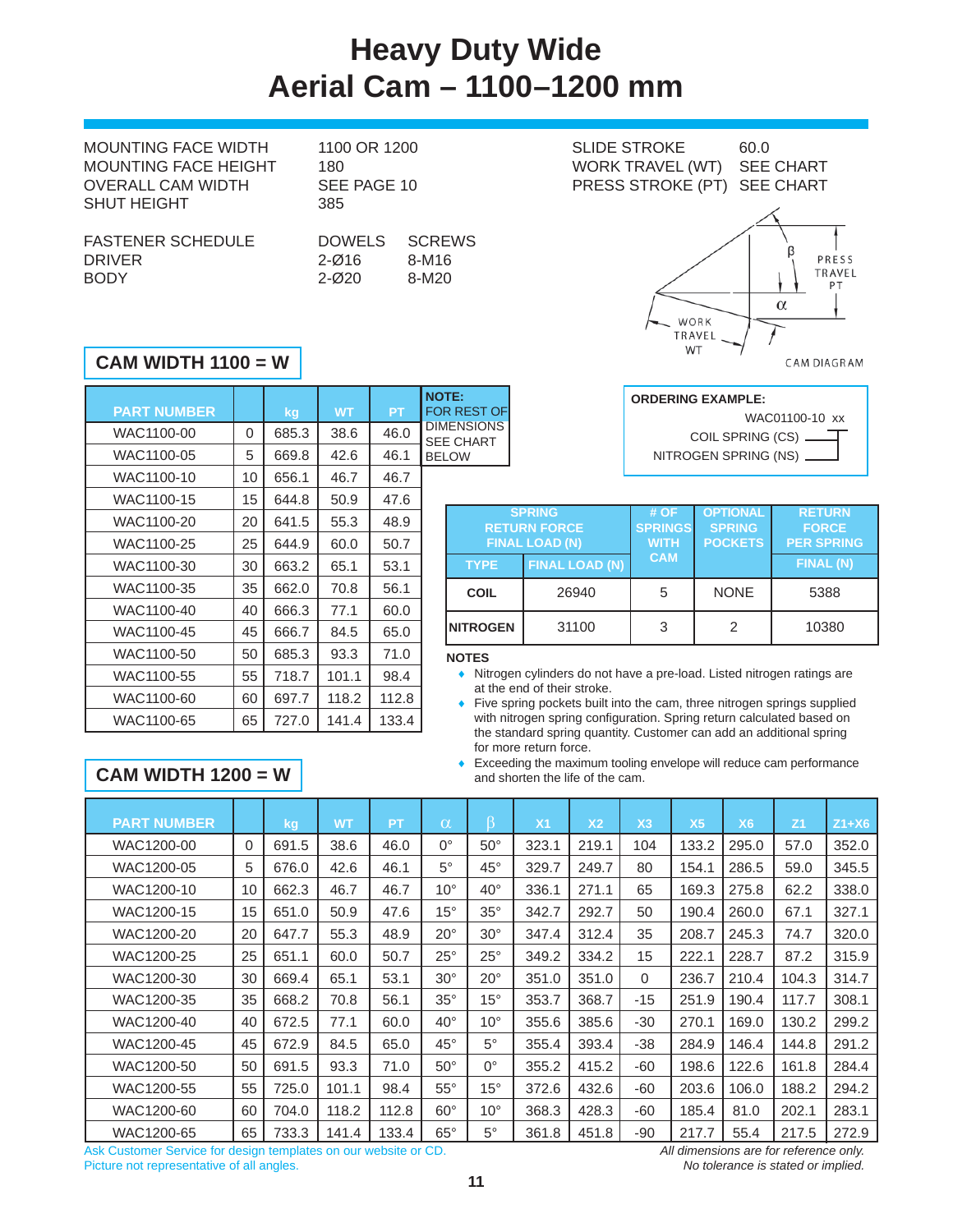### **Heavy Duty Wide Die Mount Cam – 500–600 mm**

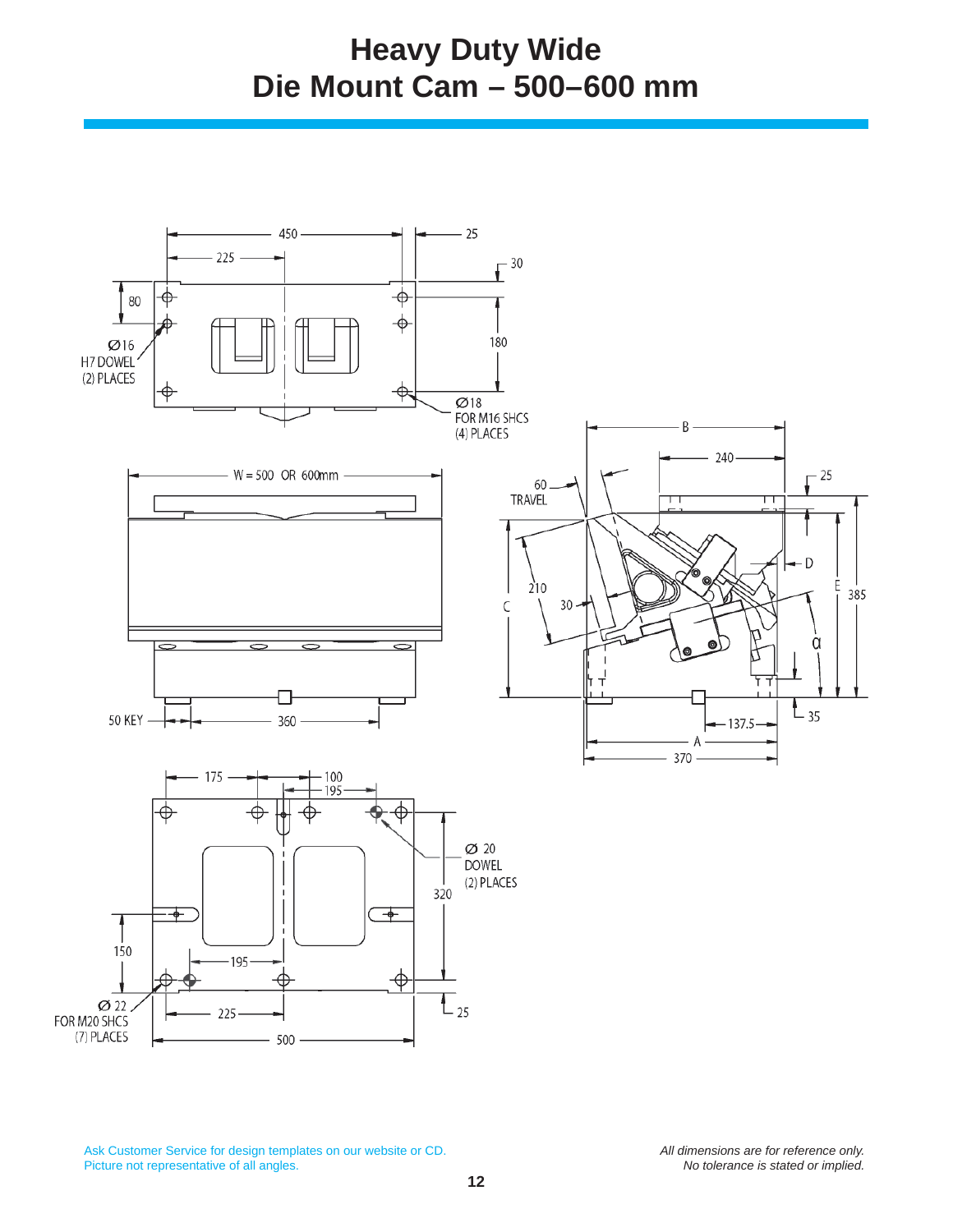## **Heavy Duty Wide Die Mount Cam – 500–600 mm**

MOUNTING FACE WIDTH 500 OR 600 SLIDE STROKE 60.0 MOUNTING FACE HEIGHT 210 210 WORK TRAVEL (WT) 60.0 SHUT HEIGHT
385

| <b>FASTENER SCHEDULE</b> |  |
|--------------------------|--|
| DRIVER                   |  |
| <b>BODY</b>              |  |

DOWELS SCREWS 2-Ø16 4-M16 2-Ø20 7-M20

OVERALL CAM WIDTH SEE PAGE 12 PRESS STROKE (PT) SEE CHART

|                                   | PRESS                    |
|-----------------------------------|--------------------------|
|                                   | TRAVEL<br>PT<br>$\alpha$ |
| 60<br>WORK<br>TRAVEL<br><b>WT</b> | <b>CAM DIAGRAM</b>       |

⋌

| <b>ORDERING EXAMPLE:</b>  |  |  |  |  |
|---------------------------|--|--|--|--|
| WDM0500-10 xx             |  |  |  |  |
|                           |  |  |  |  |
| NITROGEN SPRING (NS) ____ |  |  |  |  |

| <b>SPRING</b><br><b>RETURN FORCE</b><br><b>FINAL LOAD (N)</b> |                       | #OF<br><b>SPRINGS</b><br><b>WITH</b> | <b>OPTIONAL</b><br><b>SPRING</b><br><b>POCKETS</b> | <b>RETURN</b><br><b>FORCE</b><br><b>PER SPRING</b> |  |
|---------------------------------------------------------------|-----------------------|--------------------------------------|----------------------------------------------------|----------------------------------------------------|--|
| <b>TYPE</b>                                                   | <b>FINAL LOAD (N)</b> | <b>CAM</b>                           |                                                    | <b>FINAL (N)</b>                                   |  |
| <b>COIL</b>                                                   | 10776                 | 2                                    | <b>NONE</b>                                        | 5388                                               |  |
| <b>INITROGEN</b>                                              | 20700                 | 2                                    | <b>NONE</b>                                        | 10380                                              |  |

**NOTES**

 Nitrogen cylinders do not have a pre-load. Listed nitrogen ratings are at the end of their stroke.

 Exceeding the maximum tooling envelope will reduce cam performance and shorten the life of the cam.

| <b>CAM</b><br><b>WIDTH</b> | <b>PART NUMBER</b> | $\alpha$     | β            | <b>PT</b> | kg    | A      | B      | С      | D  | Е      |
|----------------------------|--------------------|--------------|--------------|-----------|-------|--------|--------|--------|----|--------|
|                            | WDM0500-00         | $0^{\circ}$  | $50^\circ$   | 71.5      | 333.2 | 330.00 | 390.00 | 375.00 | 60 | 375.00 |
|                            | WDM0500-05         | $5^\circ$    | $45^{\circ}$ | 65.0      | 324.1 | 348.90 | 386.90 | 359.40 | 38 | 366.00 |
| 500 <sub>mm</sub>          | WDM0500-10         | $10^{\circ}$ | $40^{\circ}$ | 60.0      | 315.5 | 367.80 | 397.80 | 344.50 | 30 | 357.30 |
|                            | WDM0500-15         | $15^{\circ}$ | $35^\circ$   | 56.1      | 309.2 | 384.50 | 399.50 | 330.20 | 15 | 349.30 |
|                            | WDM0500-20         | $20^{\circ}$ | $30^{\circ}$ | 53.0      | 306.0 | 400.20 | 400.20 | 313.30 | 0  | 338.50 |
|                            | WDM0600-00         | $0^{\circ}$  | $50^{\circ}$ | 71.5      | 340.5 | 330.00 | 390.00 | 375.00 | 60 | 75.00  |
|                            | WDM0600-05         | $5^{\circ}$  | $45^{\circ}$ | 65.0      | 331.4 | 348.90 | 386.90 | 359.40 | 38 | 365.80 |
| 600mm                      | WDM0600-10         | $10^{\circ}$ | $40^{\circ}$ | 60.0      | 322.8 | 367.80 | 397.80 | 344.50 | 30 | 357.30 |
|                            | WDM0600-15         | $15^{\circ}$ | $35^\circ$   | 56.1      | 316.5 | 384.50 | 399.50 | 330.20 | 15 | 349.30 |
|                            | WDM0600-20         | $20^{\circ}$ | $30^{\circ}$ | 53.0      | 313.3 | 400.20 | 400.20 | 313.30 | 0  | 338.50 |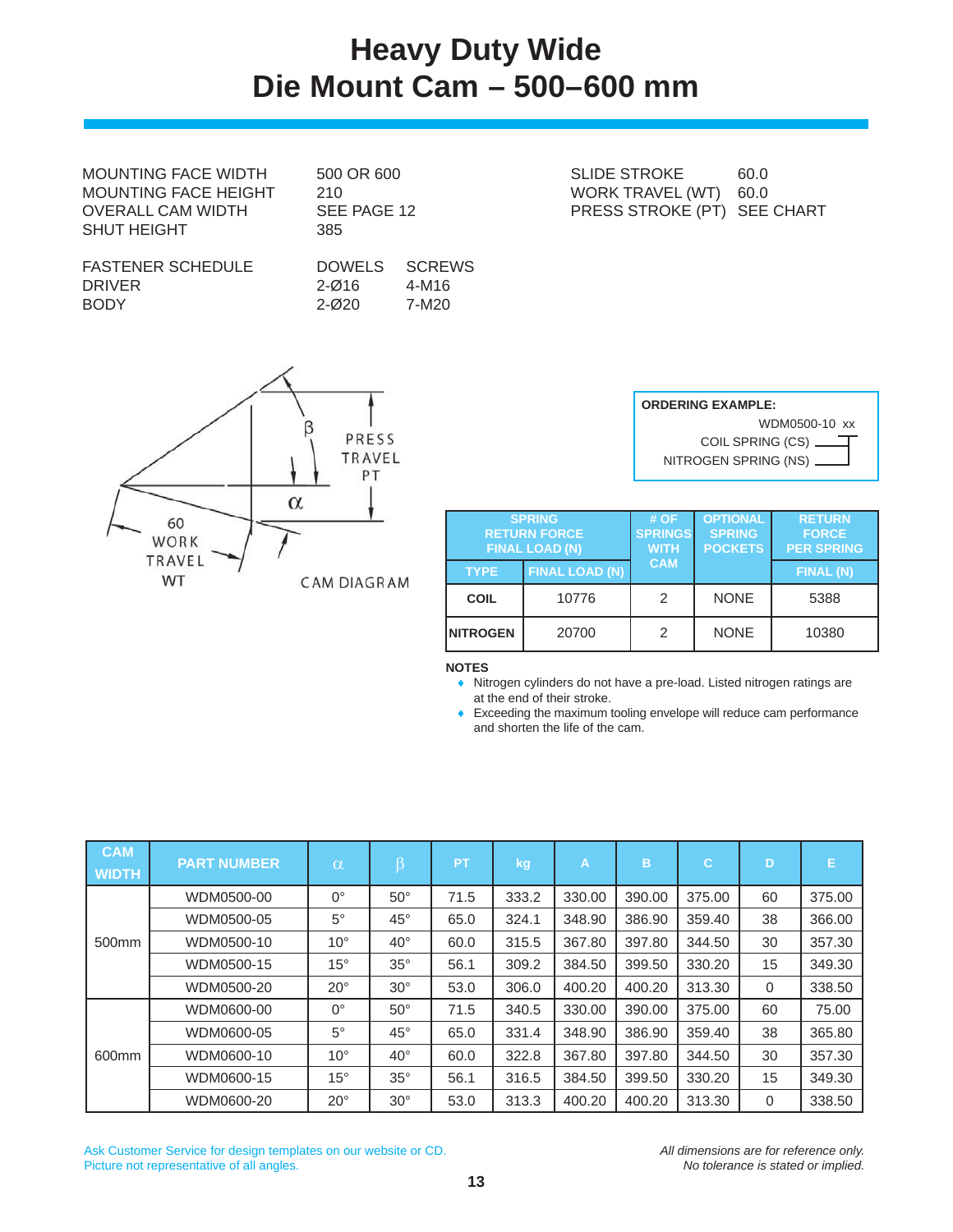### **Heavy Duty Wide Die Mount Cam – 700–800 mm**

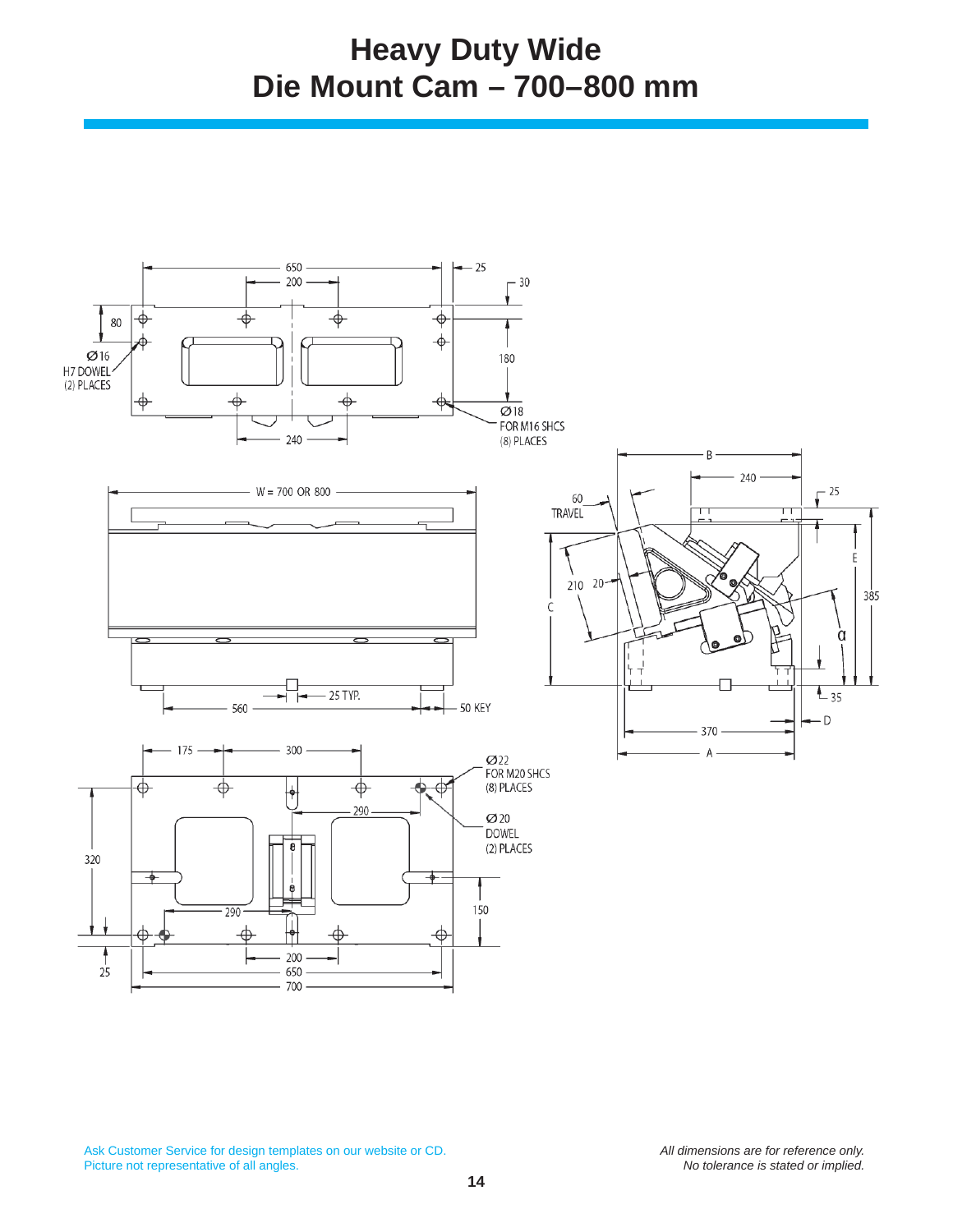## **Heavy Duty Wide Die Mount Cam – 700–800 mm**

MOUNTING FACE WIDTH 700 OR 800 SLIDE STROKE 60.0 MOUNTING FACE HEIGHT 210 NORK TRAVEL (WT) 60 SHUT HEIGHT
385

FASTENER SCHEDULE DOWELS SCREWS DRIVER 2-Ø16 8-M16 BODY 2-Ø20 8-M20

R PRESS TRAVEL PT  $\alpha$ 60 WORK TRAVEL WT **CAM DIAGRAM** 

OVERALL CAM WIDTH SEE PAGE 14 PRESS STROKE (PT) SEE CHART

| <b>ORDERING EXAMPLE:</b> |
|--------------------------|
| WDM0700-10 xx            |
| COIL SPRING (CS) _       |
| NITROGEN SPRING (NS) __  |

| <b>SPRING</b><br><b>RETURN FORCE</b><br><b>FINAL LOAD (N)</b> |                       | #OF<br><b>SPRINGS</b><br><b>WITH</b> | <b>OPTIONAL</b><br><b>SPRING</b><br><b>POCKETS</b> | <b>RETURN</b><br><b>FORCE</b><br><b>PER SPRING</b> |
|---------------------------------------------------------------|-----------------------|--------------------------------------|----------------------------------------------------|----------------------------------------------------|
| <b>TYPE</b>                                                   | <b>FINAL LOAD (N)</b> | <b>CAM</b>                           |                                                    | FINAL (N)                                          |
| <b>COIL</b>                                                   | 21552                 |                                      | <b>NONE</b>                                        | 5388                                               |
| <b>INITROGEN</b>                                              | 20700                 | 2                                    | 2                                                  | 10380                                              |

**NOTES**

 Nitrogen cylinders do not have a pre-load. Listed nitrogen ratings are at the end of their stroke.

**Four spring pockets built into the cam, two nitrogen springs supplied** with nitrogen spring configuration. Spring return calculated based on the standard spring quantity. Customer can add an additional spring for more return force.

Exceeding the maximum tooling envelope will reduce cam performance and shorten the life of the cam.

| <b>CAM</b><br><b>WIDTH</b> | <b>PART NUMBER</b> | $\alpha$     | β            | <b>PT</b> | kg    | A      | B      | $\mathbf C$ | D           | Е      |
|----------------------------|--------------------|--------------|--------------|-----------|-------|--------|--------|-------------|-------------|--------|
|                            | WDM0700-00         | $0^{\circ}$  | $50^\circ$   | 71.5      | 387.2 | 330.00 | 390.00 | 375.00      | 60          | 375.00 |
|                            | WDM0700-05         | $5^\circ$    | $45^{\circ}$ | 65.0      | 378.1 | 348.90 | 386.90 | 359.40      | 38          | 366.00 |
| 700mm                      | WDM0700-10         | $10^{\circ}$ | $40^{\circ}$ | 60.0      | 369.5 | 367.80 | 397.80 | 344.50      | 30          | 357.30 |
|                            | WDM0700-15         | $15^{\circ}$ | $35^\circ$   | 56.1      | 309.2 | 384.50 | 399.50 | 330.20      | 15          | 349.30 |
|                            | WDM0700-20         | $20^{\circ}$ | $30^\circ$   | 53.0      | 360.0 | 400.20 | 400.20 | 313.30      | $\mathbf 0$ | 338.50 |
|                            | WDM0800-00         | $0^{\circ}$  | $50^\circ$   | 71.5      | 444.5 | 330.00 | 390.00 | 375.00      | 60          | 375.00 |
|                            | WDM0800-05         | $5^{\circ}$  | $45^{\circ}$ | 65.0      | 381.4 | 348.90 | 386.90 | 359.40      | 38          | 365.80 |
| 800 <sub>mm</sub>          | WDM0800-10         | $10^{\circ}$ | $40^{\circ}$ | 60.0      | 372.8 | 367.80 | 397.80 | 344.50      | 30          | 357.30 |
|                            | WDM0800-15         | $15^{\circ}$ | $35^\circ$   | 56.1      | 366.5 | 384.50 | 399.50 | 330.20      | 15          | 349.30 |
|                            | WDM0800-20         | $20^{\circ}$ | $30^\circ$   | 53.0      | 363.3 | 400.20 | 400.20 | 313.30      | 0           | 338.50 |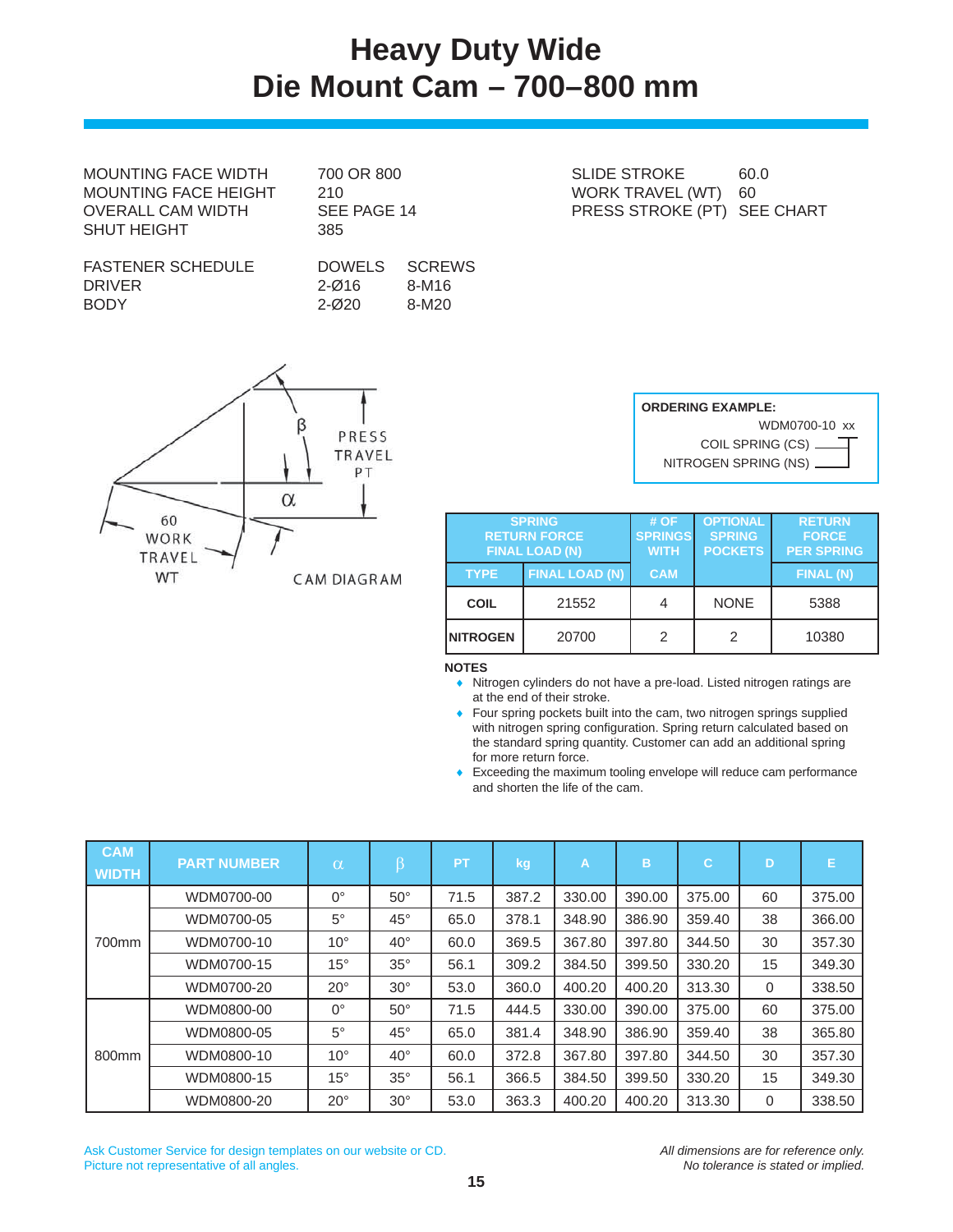## **Heavy Duty Wide Die Mount Cam – 900–1000 mm**

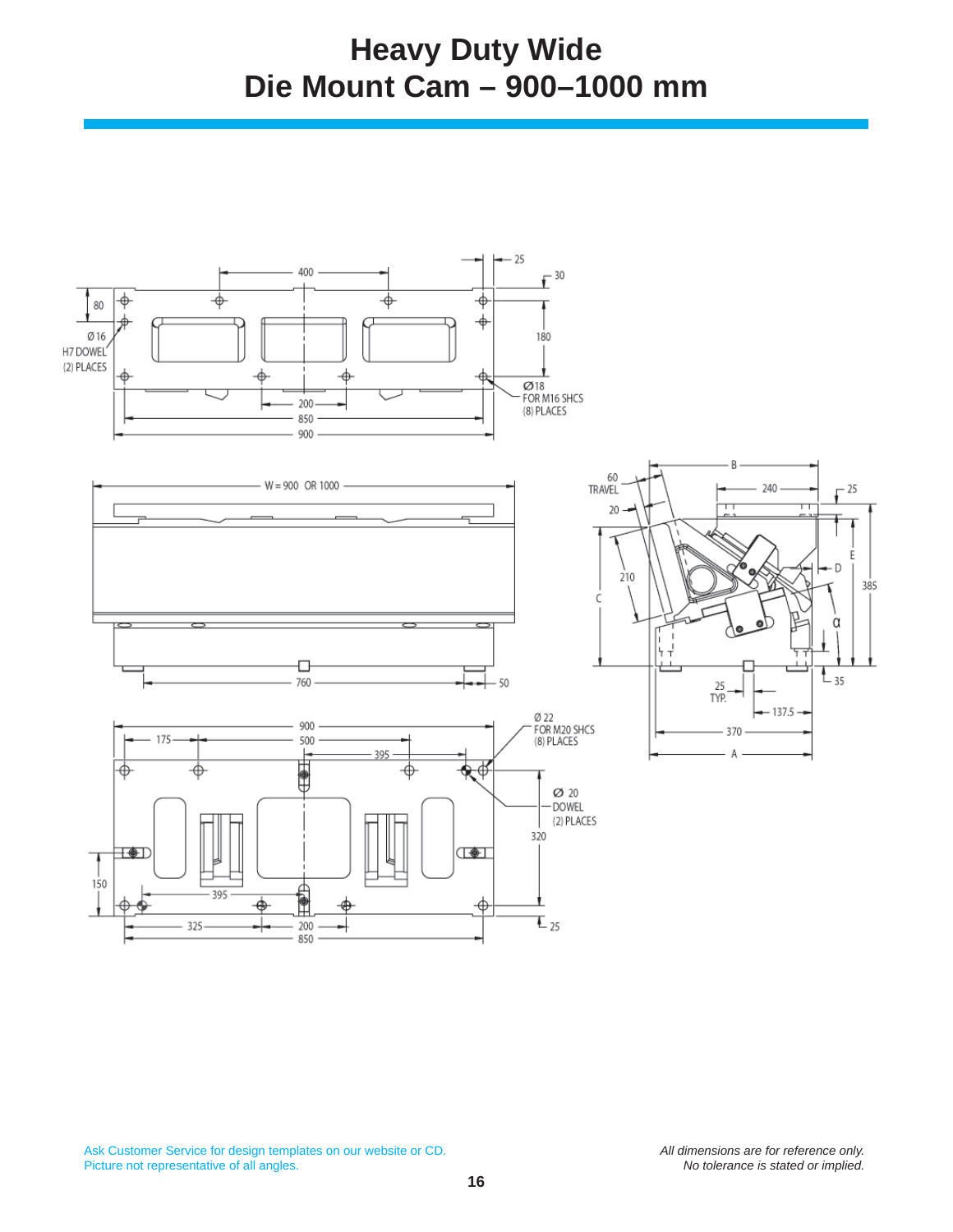### **Heavy Duty Wide Die Mount Cam – 900–1000 mm**

MOUNTING FACE WIDTH 900 OR 1000 SLIDE STROKE 60.0 MOUNTING FACE HEIGHT 210 OVERALL CAM WIDTH SEE PAGE 16 SHUT HEIGHT
385

| FASTENER SCHEDULE |  |
|-------------------|--|
| DRIVER            |  |
| BODY              |  |

DOWELS SCREWS 2-Ø16 8-M16 2-Ø20 8-M20

ß PRESS TRAVEL PT  $\alpha$ 60 WORK TRAVEL WT **CAM DIAGRAM** 

| ------------                | . |
|-----------------------------|---|
| WORK TRAVEL (WT) 60         |   |
| PRESS STROKE (PT) SEE CHART |   |
|                             |   |

| <b>ORDERING EXAMPLE:</b>             |  |  |  |  |  |
|--------------------------------------|--|--|--|--|--|
| WDM0900-10 xx                        |  |  |  |  |  |
| COIL SPRING $(CS)$ $\longrightarrow$ |  |  |  |  |  |
| NITROGEN SPRING (NS)                 |  |  |  |  |  |

| <b>SPRING</b><br><b>RETURN FORCE</b><br><b>FINAL LOAD (N)</b> |                       | #OF<br><b>SPRINGS</b><br><b>WITH</b> | <b>OPTIONAL</b><br><b>SPRING</b><br><b>POCKETS</b> | <b>RETURN</b><br><b>FORCE</b><br><b>PER SPRING</b> |  |
|---------------------------------------------------------------|-----------------------|--------------------------------------|----------------------------------------------------|----------------------------------------------------|--|
| <b>TYPE</b>                                                   | <b>FINAL LOAD (N)</b> | <b>CAM</b>                           |                                                    | <b>FINAL (N)</b>                                   |  |
| <b>COIL</b>                                                   | 26940                 | 5                                    | <b>NONE</b>                                        | 5388                                               |  |
| <b>INITROGEN</b>                                              | 31100                 | 3                                    | 2                                                  | 10380                                              |  |

**NOTES**

- Nitrogen cylinders do not have a pre-load. Listed nitrogen ratings are at the end of their stroke.
- Five spring pockets built into the cam, three nitrogen springs supplied with nitrogen spring configuration. Spring return calculated based on the standard spring quantity. Customer can add an additional spring for more return force.
- Exceeding the maximum tooling envelope will reduce cam performance and shorten the life of the cam.

| <b>CAM</b><br><b>WIDTH</b> | <b>PART NUMBER</b> | $\alpha$     | β            | <b>PT</b> | kg    | $\mathsf{A}$ | B      | $\mathbf C$ | D  | Е      |
|----------------------------|--------------------|--------------|--------------|-----------|-------|--------------|--------|-------------|----|--------|
| 900mm                      | WDM0900-00         | $0^{\circ}$  | $50^\circ$   | 71.5      | 573.0 | 330.00       | 390.00 | 375.00      | 60 | 375.00 |
|                            | WDM0900-05         | $5^\circ$    | $45^{\circ}$ | 65.0      | 560.0 | 348.90       | 386.90 | 359.40      | 38 | 366.00 |
|                            | WDM0900-10         | $10^{\circ}$ | $40^{\circ}$ | 60.0      | 559.0 | 367.80       | 397.80 | 344.50      | 30 | 357.30 |
|                            | WDM0900-15         | $15^{\circ}$ | $35^\circ$   | 56.1      | 556.0 | 384.50       | 399.50 | 330.20      | 15 | 349.30 |
|                            | WDM0900-20         | $20^{\circ}$ | $30^\circ$   | 53.0      | 552.0 | 400.20       | 400.20 | 313.30      | 0  | 338.50 |
| 1000mm                     | WDM1000-00         | $0^{\circ}$  | $50^{\circ}$ | 71.5      | 582.0 | 330.00       | 390.00 | 375.00      | 60 | 375.00 |
|                            | WDM1000-05         | $5^\circ$    | $45^{\circ}$ | 65.0      | 569.0 | 348.90       | 386.90 | 359.40      | 38 | 365.80 |
|                            | WDM1000-10         | $10^{\circ}$ | $40^{\circ}$ | 60.0      | 568.0 | 367.80       | 397.80 | 344.50      | 30 | 357.30 |
|                            | WDM1000-15         | $15^{\circ}$ | $35^\circ$   | 56.1      | 565.0 | 384.50       | 399.50 | 330.20      | 15 | 349.30 |
|                            | WDM1000-20         | $20^{\circ}$ | $30^\circ$   | 53.0      | 561.0 | 400.20       | 400.20 | 313.30      | 0  | 338.50 |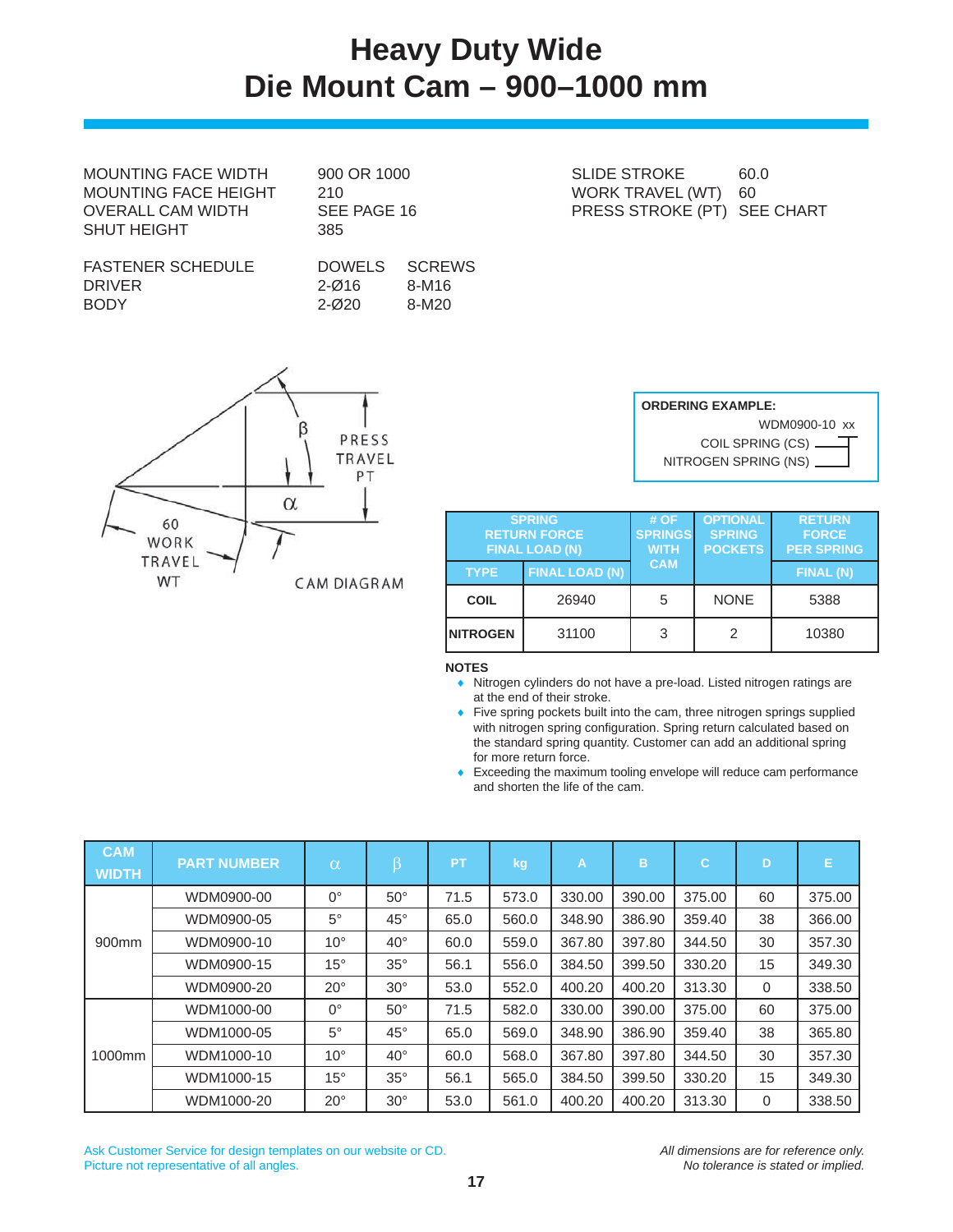## **Heavy Duty Wide Die Mount Cam – 1100–1200 mm**

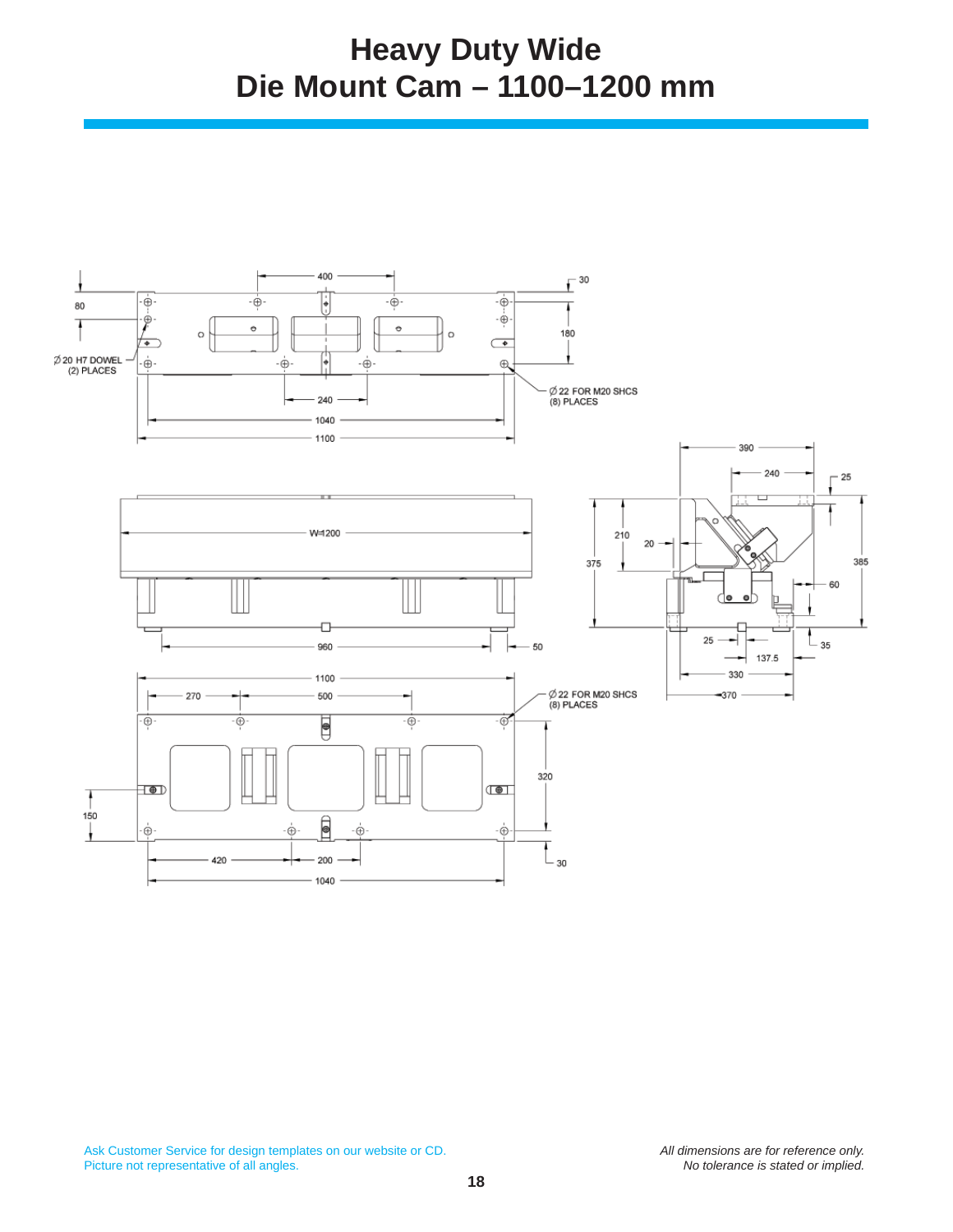## **Heavy Duty Wide Die Mount Cam – 1100–1200 mm**

MOUNTING FACE HEIGHT 210 NORK TRAVEL (WT) 60 SHUT HEIGHT
385

| FASTENER SCHEDULE |  |
|-------------------|--|
| DRIVER            |  |
| BODY              |  |

DOWELS SCREWS 2-Ø20 H7 8-M20 NONE 8-M20

MOUNTING FACE WIDTH 1100 OR 1200 SLIDE STROKE 60.0 OVERALL CAM WIDTH SEE PAGE 18 PRESS STROKE (PT) SEE CHART



| <b>ORDERING EXAMPLE:</b>  |  |  |  |  |  |  |  |
|---------------------------|--|--|--|--|--|--|--|
| WDM1100-10 xx             |  |  |  |  |  |  |  |
|                           |  |  |  |  |  |  |  |
| NITROGEN SPRING (NS) ____ |  |  |  |  |  |  |  |

|                 | <b>SPRING</b><br><b>RETURN FORCE</b><br><b>FINAL LOAD (N)</b> | # OF<br><b>SPRINGS</b><br><b>WITH</b> | <b>OPTIONAL</b><br><b>SPRING</b><br><b>POCKETS</b> | <b>RETURN</b><br><b>FORCE</b><br><b>PER SPRING</b> |  |
|-----------------|---------------------------------------------------------------|---------------------------------------|----------------------------------------------------|----------------------------------------------------|--|
| <b>TYPE</b>     | <b>FINAL LOAD (N)</b>                                         | <b>CAM</b>                            |                                                    | FINAL (N)                                          |  |
| <b>COIL</b>     | 26940                                                         | 5                                     | <b>NONE</b>                                        | 5388                                               |  |
| <b>NITROGEN</b> | 31100                                                         | 3                                     | 2                                                  | 10380                                              |  |

**NOTES**

- Nitrogen cylinders do not have a pre-load. Listed nitrogen ratings are at the end of their stroke.
- Five spring pockets built into the cam, three nitrogen springs supplied with nitrogen spring configuration. Spring return calculated based on the standard spring quantity. Customer can add an additional spring for more return force.
- Exceeding the maximum tooling envelope will reduce cam performance and shorten the life of the cam.

| <b>CAM</b><br><b>WIDTH</b> | <b>PART NUMBER</b>  | $\alpha$    | β  | <b>PT</b> | kg    | A     | B     | $\mathbf C$ | D    | Е     |
|----------------------------|---------------------|-------------|----|-----------|-------|-------|-------|-------------|------|-------|
| 1100                       | WDM1100-00CS        | $\Omega$    | 50 | 71.5      | 736   | 330.0 | 390.0 | 375.0       | 60.0 | 375.0 |
|                            | WDM1100-05CS        | 5           | 45 | 65        | 717.3 | 348.9 | 386.9 | 359.4       | 38.0 | 366.2 |
|                            | WDM1100-10CS        | 10          | 40 | 60        | 716.6 | 367.8 | 397.8 | 344.5       | 30.0 | 357.3 |
|                            | <b>WDM1100-15CS</b> | 15          | 35 | 56.1      | 726.5 | 384.5 | 399.5 | 330.2       | 15.0 | 349.3 |
|                            | WDM1100-20CS        | 20          | 30 | 53.1      | 705.8 | 400.2 | 400.2 | 313.3       | 0.0  | 339.8 |
| 1200                       | WDM1200-00CS        | $\mathbf 0$ | 50 | 71.5      | 743.4 | 330.0 | 390.0 | 375.0       | 60.0 | 375.0 |
|                            | WDM1200-05CS        | 5           | 45 | 65        | 724.7 | 348.9 | 386.9 | 359.4       | 38.0 | 366.2 |
|                            | WDM1200-10CS        | 10          | 40 | 60        | 724   | 367.8 | 397.8 | 344.5       | 30.0 | 357.3 |
|                            | WDM1200-15CS        | 15          | 35 | 56.1      | 733.9 | 384.5 | 399.5 | 330.2       | 15.0 | 349.3 |
|                            | WDM1200-20CS        | 20          | 30 | 53.1      | 713.2 | 400.2 | 400.2 | 313.3       | 0.0  | 339.8 |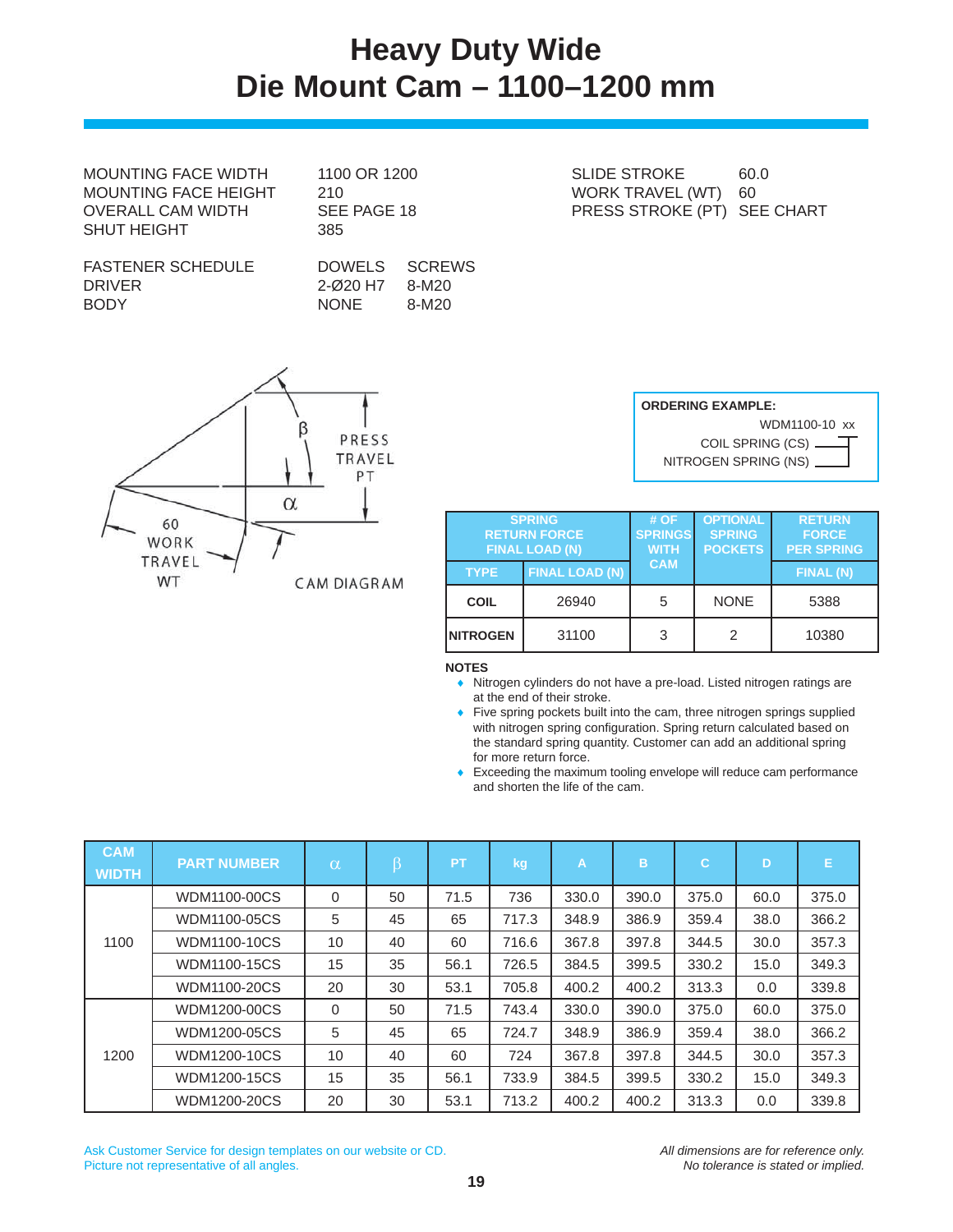## **Calculation of Load and Stroke**

- $\bigodot$ <sup>1</sup> DRIVER INCLINATION ANGLE
- WORK ANGLE O*<sup>~</sup>***<sup>2</sup>**
- **F** FORCE REQUIRED (PIERCING/TRIMMING/FLANGING FORCE + PAD FORCE + SPRING RETURN FORCE)
- **P** PRESS FORCE
- **V** LOAD ON SLIDE SURFACE AND DRIVER
- **Q** LOAD ON SLIDE SURFACE AND BODY
- **S** WORKING STROKE
- **S**<sub>1</sub> SPRING STROKE (SLIDE TRAVEL)
- **L** PRESS STROKE





$$
P = F \times \frac{\cos Q_{1}}{\sin (Q_{1} + Q_{2})}
$$
  
\n
$$
L = S \times \frac{\sin (Q_{1} + Q_{2})}{\cos Q_{1}}
$$
  
\n
$$
Q = F \times \frac{1}{\sin (Q_{1} + Q_{2})}
$$
  
\n
$$
S_{1} = S \times \frac{\cos Q_{2}}{\cos Q_{1}}
$$
  
\n
$$
V = F \times \frac{1}{\tan (Q_{1} + Q_{2})}
$$
  
\n
$$
S = S \times \frac{\cos Q_{1}}{\cos Q_{2}}
$$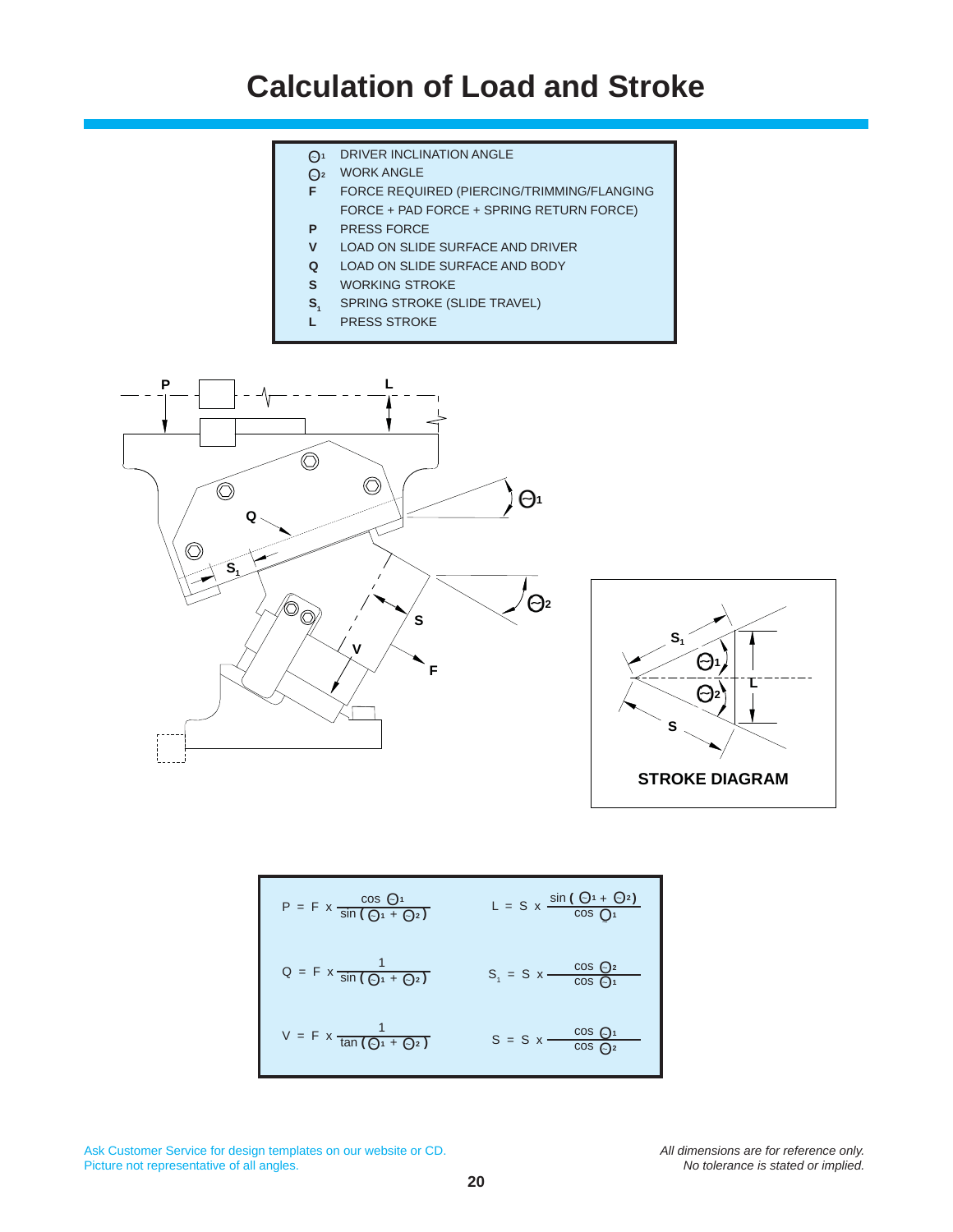## **Additional Cam Products**

### *MEETS OR EXCEEDS ALL OF NAAMS CAM REQUIREMENTS*



### **IEM® Box Cams & Bump Cams**

- Robust, low-profile and extra-long travel slides allow for deeper piercing and bending
- Work in short or long stroke operations to keep production running
- Maximum Power Cams are designed for light spaces where length and height is limited



### **LamCam™ Aerial & Diemount Cams**

- Cams to fit your press stroke length, work angle and slidewidth
- Die cam slidewidths are available from 50mm to 300mm
- Working angles of  $0 75^\circ$  on Aerial Cams;  $0 30^\circ$  on Diemount Cams



### **LamCam™ Slim Cams**

- Robust cam for light and medium duty agpplications
- Dynamic load rating of 4 tons (35.6kN)
- Dual external positive return systems



### **LamCam™ Roller Cams**

- Designed to function at one million hits plus
- Increased slide surfaces
- Adaptable to any angle